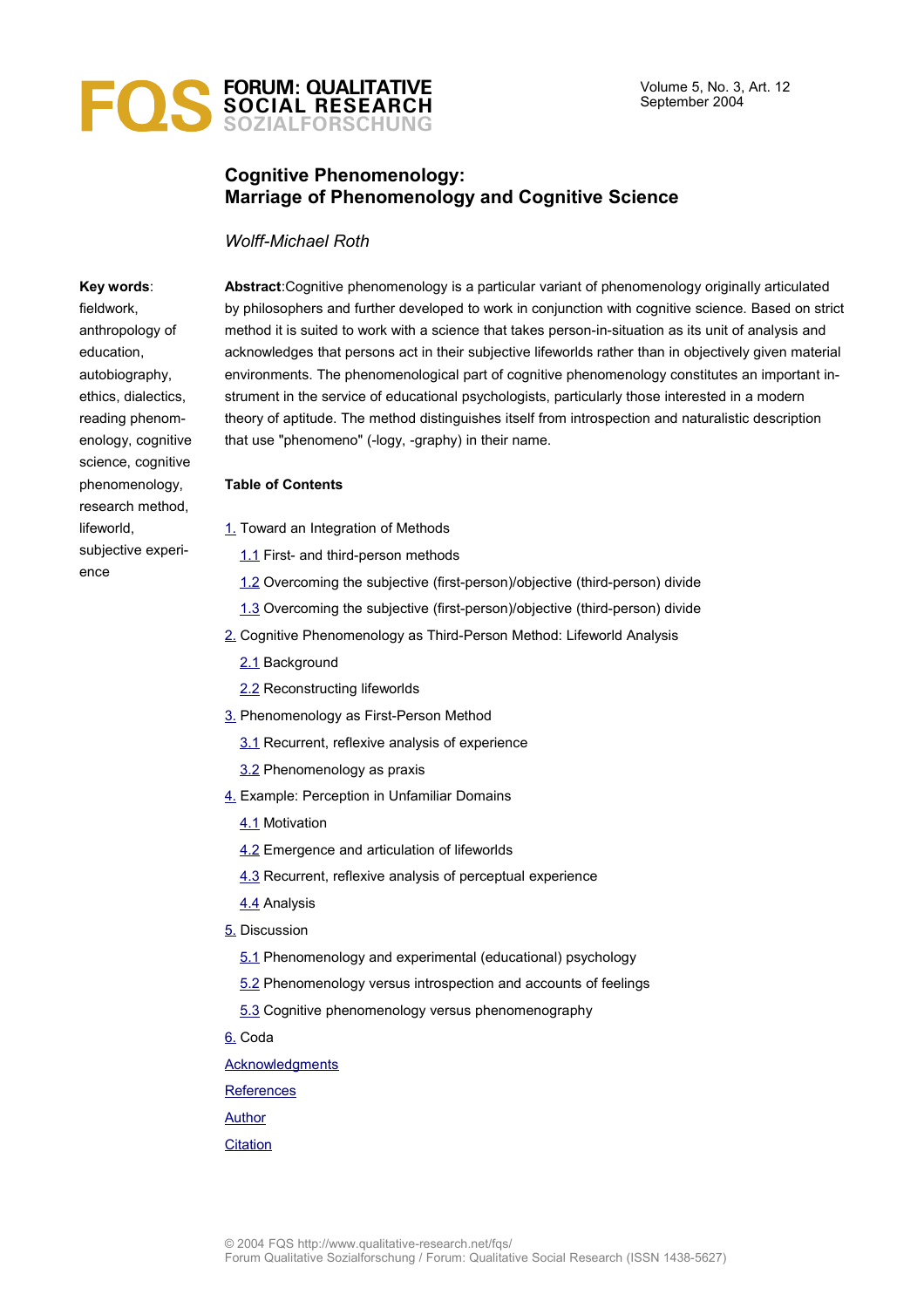# <span id="page-1-0"></span>**1. Toward an Integration of Methods**

At present, there is a gap between experience and the description of associated mental or cognitive events: this gap constitutes one of the hard problems in cognitive science (CHALMERS, 1995). Cognitive phenomenology, the marriage of (HUSSERLian) phenomenology, a unique and privileged method of describing the first-person nature of consciousness, and cognitive science, is a methodological remedy for this problem (VARELA, [1](#page-1-2)996).<sup>1</sup> This brand of phenomenology differs from other first-person methodologies in that it is more rigorous and based on common scientific processes of validation and consensus formation (BAYNE, in press; VERMERSCH, 1996). It is a natural complement of experimental studies of knowing, learning and instruction. The cognitive sciences (including [educational] psychology) on their own are limited and benefit from an encompassing and comprehensive research program involving phenomenology (SNOW, 1992; VARELA, 2001; VERMERSCH, 1999). This paper therefore is centrally concerned with phenomenology as method that can contribute to cognitive science to create an integrated, better science of knowing, learning and instruction. [1]

## <span id="page-1-1"></span>**1.1 First- and third-person methods**

Cognitive phenomenology is a method of studying knowing, learning, and instruction through the employment of first- and third-person methods. By firstperson method I mean a scientific process of studying experiential phenomena that are relevant and manifest for the researcher as self and subject; the phenomena have a subjective side. First-person methods study human activities not merely by taking the perspective of the actor as GRAUMANN (2002) describes it, an actor who always has this or that experience; rather, first-person methods in cognitive phenomenology strive for categories that explain why and how I have my particular experiences. By third-person method I mean a scientific process (or processes) that distinguishes between researchers and researched. In its present instantiation, both aspects of the cognitive phenomenological method draw on means to achieve publicly shared and agreed-upon observations and meanings. Third-person methods are not interested in how this or that individual actually perceives a problem or feels at a given moment, but in deriving general response patterns where the specifics of individual experience are noise and therefore have to be averaged out. The line of rigor and lack of it does not lie between first- and third-person accounts but rather on whether descriptions are based on clear methodological grounds leading to a communal validation and intersubjective knowledge. [2]

Experimental-quantitative (third-person) and interpretive-qualitative (first-person) methods of conducting research on knowing, learning and instruction have often been pitted against each other—most visibly and pronouncedly in the public debate referred to as the "science wars" (e.g., GOULD, 2000) and in early

<span id="page-1-2"></span><sup>1</sup> VERMERSCH (1999) uses the term psycho-phénoménologie (psycho-phenomenology) as a way of marrying phenomenology and psychology. I will use cognitive phenomenology because cognitive science includes psychology as a contributing discipline.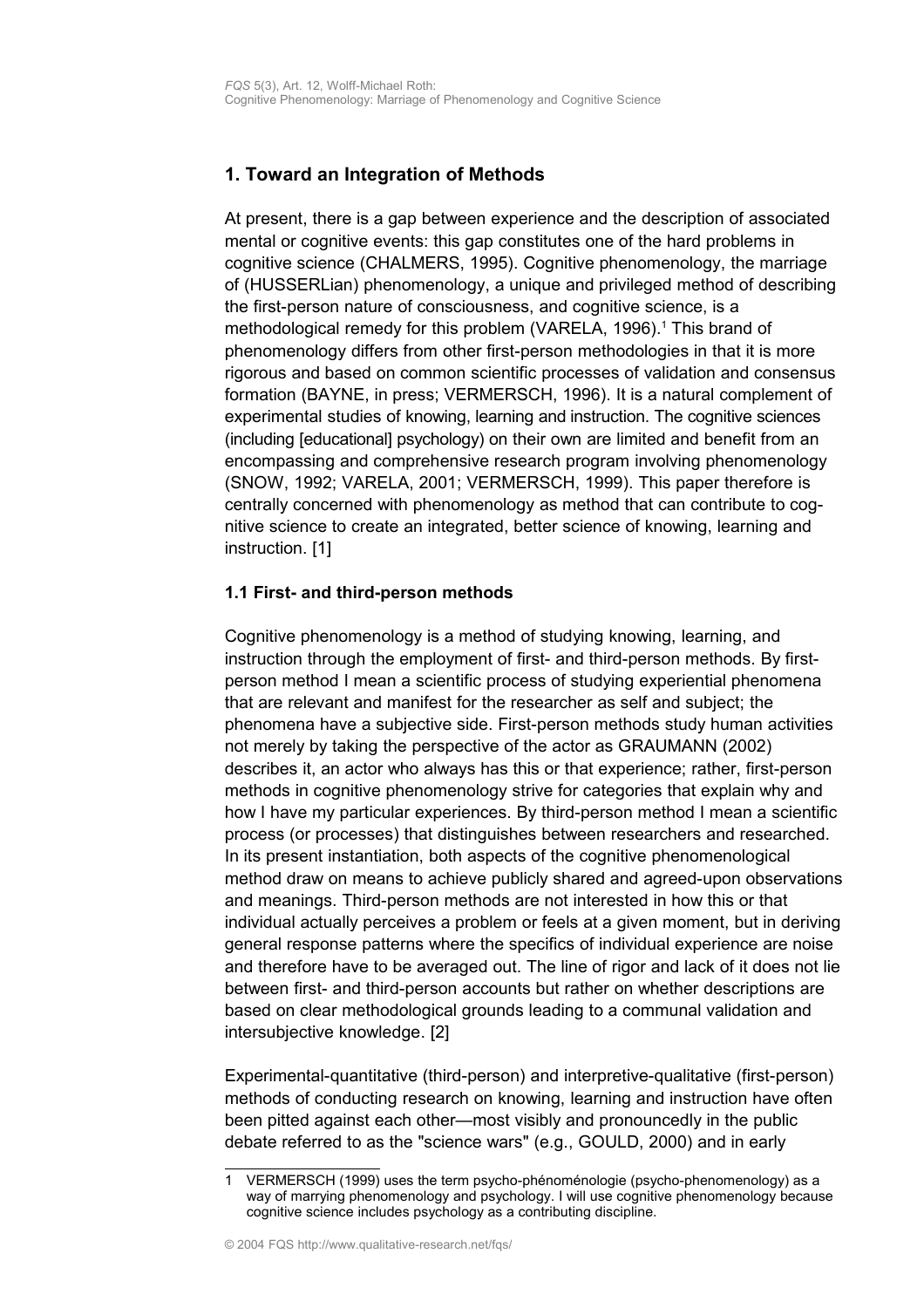textbooks on qualitative inquiry (e.g., LINCOLN & GUBA, 1985). Having been trained as a statistician and developed expertise in a variety of qualitative methods common to sociology, social (discursive) psychology, and linguistics, I do not consider quantitative and qualitative methods as incompatible. I have always chosen the most appropriate from the panoply of methods. My research questions drive method rather than the other way around. The need to integrate a wide variety of research methods to construct more complete understandings of complex phenomena was articulated by the late Richard E. SNOW, an educational psychologist at Stanford, who was working towards a modern theory of aptitude. Although this position finds an increasing number of adherents in diverse fields including artificial intelligence (e.g., AGRE & HORSWILL, 1997), very few researchers and practitioners in education hold it tenable. [3]

SNOW (e.g., 1992) emphasized the transactional nature of aptitude according to which performance is the result of non-additive, "reciprocal, adaptive relationship between persons and situations" (p.7). SNOW's definition struck me again during a recent stay abroad. Being an avid and experienced hobby cook I offered my hosts to prepare several evening meals. Whereas visitors at home always praise my cooking, I felt that I failed in my hosts' kitchens (despite their assertions to the contrary). If a researcher with a bird's-eye perspective had used my cooking results as an indication of my ability (aptitude) and, perhaps, correlated it with some other variables, I would have scored poorly, or at least done less well than I would have in my own kitchen. How performance in a test situation relates to performance in everyday familiar situations is not normally evaluated, and will differ for different individuals. I could have easily blamed the unfamiliar kitchen. But this would not have changed matters much, practically or theoretically. What does matter, however, is the fact that my cooking rapidly changed over the oneweek stay: the kitchen changed and became a better tool for converting my recipes into dinners. [4]

A good theory explains not only general aspects of cognition and learning but also particular instances (HOLZKAMP, 1983). What matters in adaptive teaching are the particulars of subject matter, time, place, and students (SNOW, 1997), which requires theories that not only provide general tendencies but also have something to say about the situational particulars. To understand my cooking away from home, we need to take into account the history of my cooking and what brought to the situation and also what the particular situation allowed me to do. More so, the way the kitchen appeared to me in the process of cooking better explain my cooking and its results than the objective properties of my hosts' kitchen. Much of the processes of knowing and learning in this case may have been lost had the researcher used abstracted my performance from the particulars of the setting. However, working in tandem with other meaningoriented methods, the same researcher might be able to quantify aspects of the person-in-situation ecology, that is, Michael-in-the-foreign-kitchen. [5]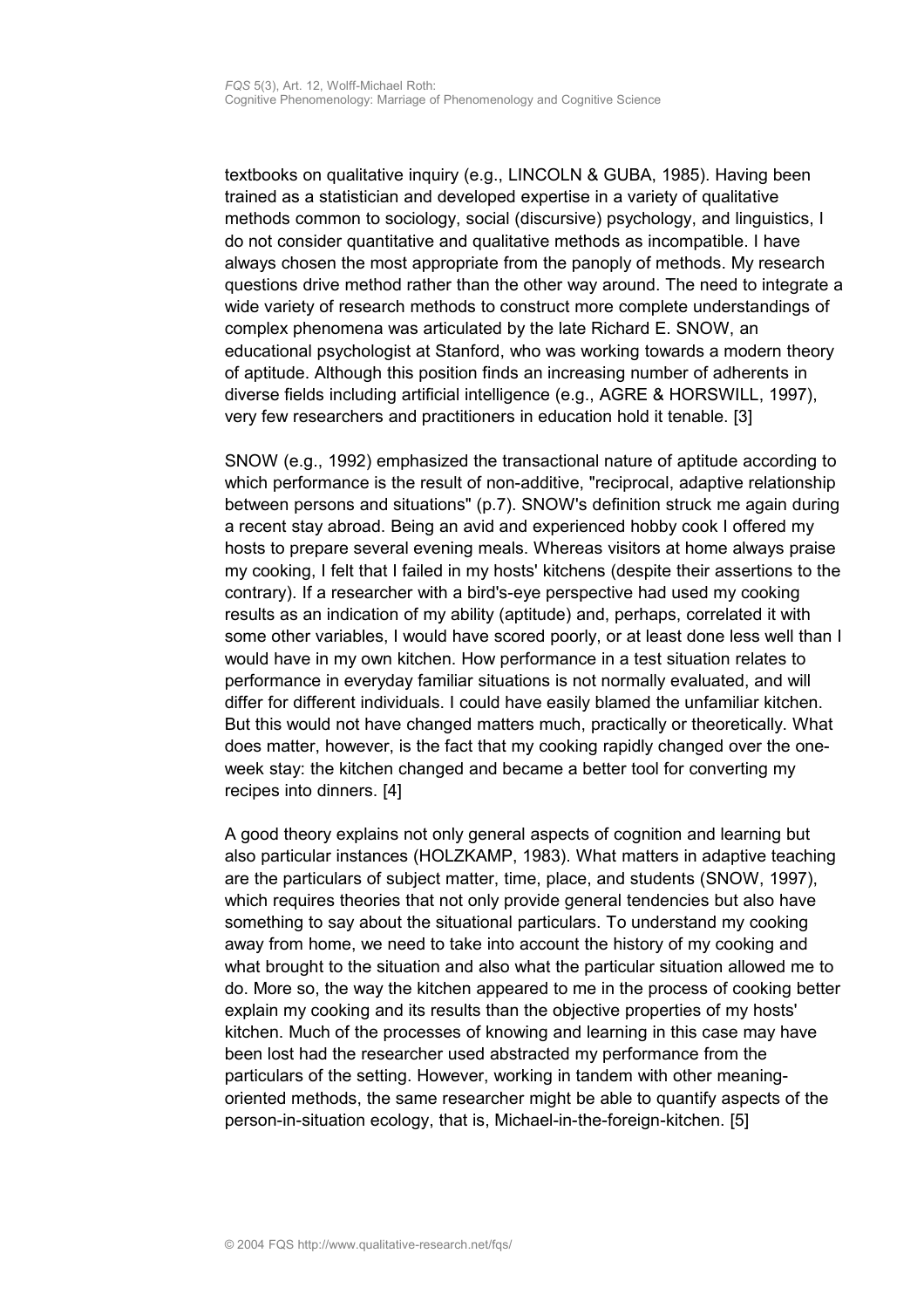## <span id="page-3-1"></span>**1.2 Overcoming the subjective (first-person)/objective (third-person) divide**

The re-emergent interest by cognitive scientists in phenomenology as a method of scientific inquiry is associated with an increasing recognition that even knowing and learning cannot be understood and usefully modeled when the brain (mind) is taken as the unit of analysis studied by the outside observer (third-person). A phenomenological approach promises to lead to descriptions of the conditions that lead to specific individual and subjective experience (first-person). Continental phenomenology had proposed person-in-situation as irreducible unit of analysis for understanding, among others, cognition, emotion, interpretation, and common sense (HEIDEGGER, 1977). Focusing on person-in-situation means that scientists focus on how the world appears to the specific individual (first-person) rather than how the world appears as described by "objective" physical parameters (third-person). Scientists with very different theoretical commitments and methodologies, including cognitive science (VARELA, THOMPSON, & ROSCH, 1991), experimental psychology (O'REGAN & NOË, 2001), anthropology (LAVE, 1988), artificial intelligence (AGRE, 1997), visual science (PESSOA, THOMPSON, & NOË, 1998), robotics (BROOKS & STEIN, 1997), neuroscience (RIZZOLATTI, FADIGA, FOGASSI, & GALLESE, 1997), and science education (ROTH, MCROBBIE, LUCAS, & BOUTONNÉ, 1997a) now make person-in-situation its basic premise (unit of analysis) for studying knowing, learning and instruction. Many explicitly ground their work in, confirm results of, and model descriptions of experience derived by phenomenology, though for some, the main trust of phenomenology is on its value as method rather than as a body of research on cognition (VARELA, 1996). [6]

Educational psychologists such as SNOW (1992) have shown interest in phenomenology because statistical analyses and retrospective process analyses alone are insufficient to constitute and support a modern aptitude theory. Thus, "The ubiquitous complexity of ATI [aptitude-treatment interaction] makes conventional hypothesis-testing methodologies inadequate, not only for ATI research, but for educational psychology in general" (p.11). Insufficiency and inadequacy arise from the fact that aptitude-treatment interaction studies assessed performance from a distance by estimating the amount of variance that person (propensity) and situation variables jointly account for (CORNO et al., 2002). What a modern aptitude theory requires are methodologies that elicit firstperson accounts of human experience and provide structural descriptions thereof. Good descriptions are necessary as data for scientific modeling of cognition, because people act in their perceived worlds not in the scientifically shared world of objective stimuli. [7]

### <span id="page-3-0"></span>**1.3 Overcoming the subjective (first-person)/objective (third-person) divide**

There are two complementary parts to the cognitive phenomenological method. The first part consists in articulating the structures that characterize the personin-situation unit; these structures are referred to as lifeworld (AGRE & HORSWILL, 1997). Thus, a lifeworld description of my earlier described cooking experience would include (a) objects and events as these were perceptually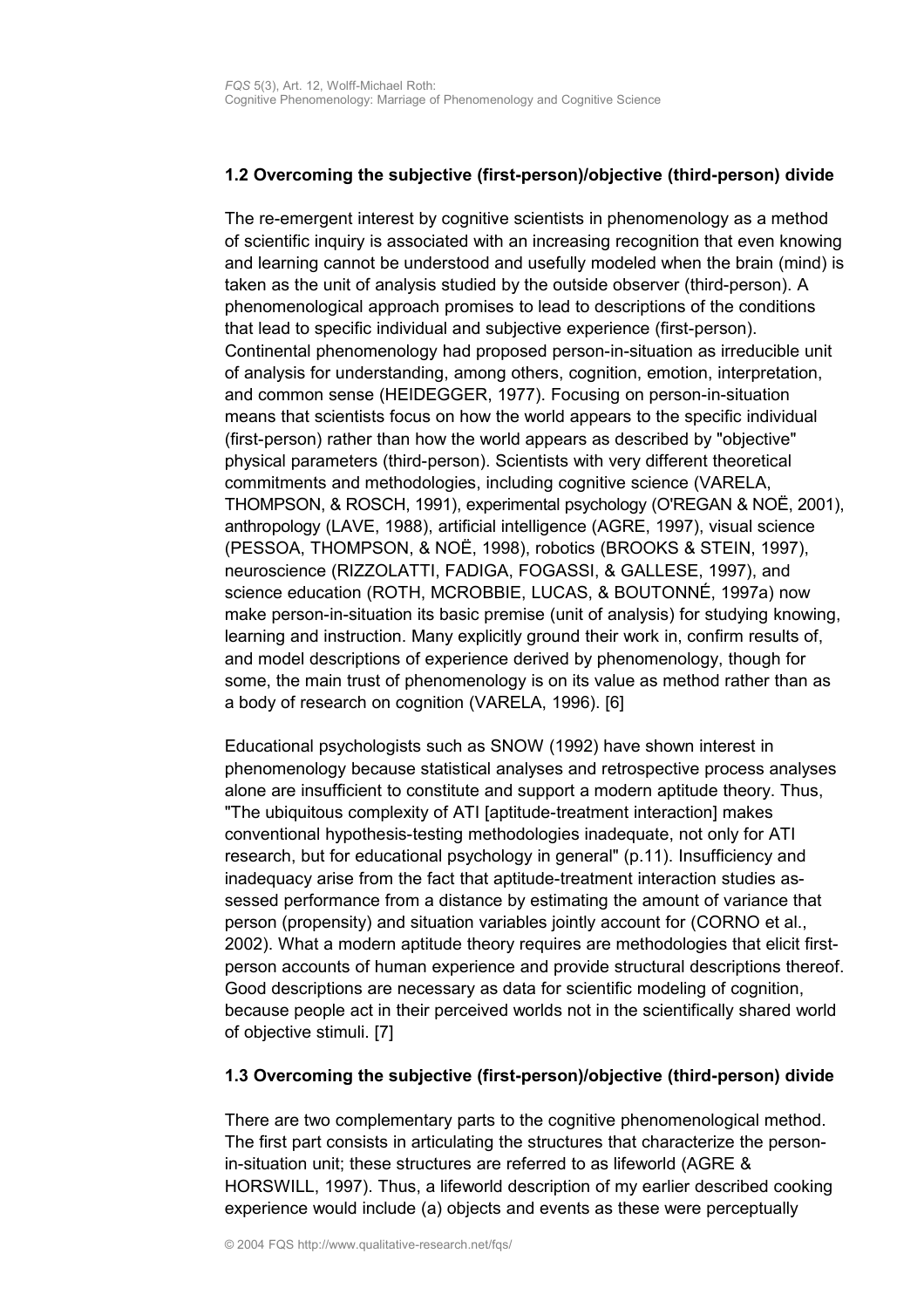salient to me, (b) patterns in my actions, and (c) changes in the items under (a) and (b). Simply asking cooks or other practitioners does not yield the necessary data unless these are specifically trained in the phenomenological method, for there is a general recognition that even accomplished masters of some trade drawing on naïve psychological and sociological concepts and theories—provide very unreliable and inaccurate descriptions of their praxis (HOLZKAMP, 1983). This part of the phenomenological method therefore aims at articulating the lifeworlds from a shareable, scientifically sound third-person perspective. The second part is concerned with a scientific first-person account of both the contents and processes of experience. Everyday first-person descriptions are inherently subject to the person's pre-understandings. A scientific phenomenology confronts and overcomes the pre-understandings a researcher brings to a phenomenon. Philosophers, sociologists, and psychologists recommend a variety of methods and stances: *epoché*, that is, the suspension of habitual thought and judgment (HUSSERL, 1960), radical doubt (BOURDIEU & WACQUANT, 1992), and suspicion of ideology (MARKARD, 1990). [8]

Both parts of the method emphasize detailed observation and recording, a bracketing (suspension) of common, received ways of viewing and explaining, and subsequent validation processes all of which, ultimately, are accessible to and replicable by other researchers. The approach emphasizes the dynamic relationship between the two modes of investigation: "The lifeworld ontology guides the sciences, which in turn provide clues for the constitutivephenomenological undertaking" (VARELA & DEPRAZ, 2000, p.155). The two parts, lifeworld analysis and first-person method, constrain and benefit from one another. Two types of data are required: (a) videotaped records of one or more persons acting in a particular setting over a period of time, sufficiently detailed to reconstruct the lifeworld and changes thereof; and (b) detailed observations and records regarding the researcher's personal experiences in a domain that has relevance to the data under (a). In the following two sections, I articulate both aspects of the approach before moving on to the description of a recent investigation concerning the perceptual experience during open-inquiry science investigations. I conclude by relating cognitive phenomenology to other research methods. [9]

## <span id="page-4-1"></span>**2. Cognitive Phenomenology as Third-Person Method: Lifeworld Analysis**

## <span id="page-4-0"></span>**2.1 Background**

Increasingly cognitive scientists agree that to understand knowing and learning, one needs to make person-in-situation the fundamental unit of analysis (e.g., BALLARD, HAYHOE, POOK, & RAO, 1997). Here, the "situation" is not given in an absolute sense, for example, by a scientific description of the physical setting (including the "task"), but by the situation as it appears to the person, that is, by a description of person-in-situation transactions. Analyses of person-in-situation transactions therefore include the conventions and invariants maintained by persons throughout their activity; this extended notion of situation has been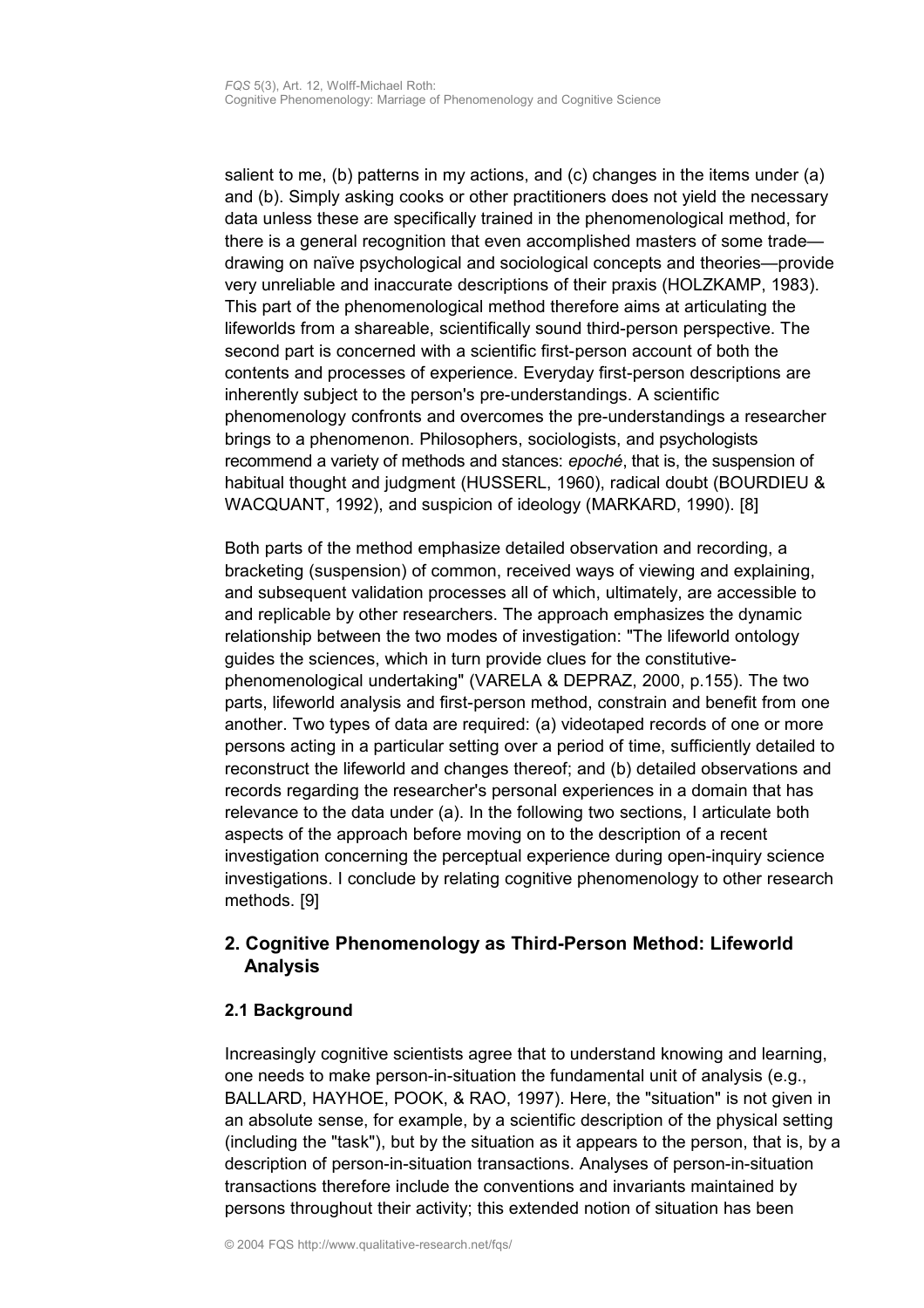referred to as "lifeworld." The term, originally coined by phenomenological philosophers (LYOTARD, 1991) and phenomenological sociologists (SCHUTZ & LUCKMANN, 1979) to describe the familiar world of everyday life—is used in artificial intelligence and cognitive science to refer to the "environment described in terms of the customary ways of structuring the activities that take place within it —the conventional uses of tools and materials, the 'loop invariants' that are maintained within it by conventional activities, and so on" (AGRE & HORSWILL, 1997, p.114). Different people may inhabit the same physical environment and take this environment as shared but simultaneously inhabit different lifeworlds: "It is as wrong to assume that perspectives are completely unique as it is to assume that they are all the same" (CORNO et al., 2002, p.226). To me, an experienced hobby cook, my kitchen constitutes a different lifeworld than to my wife, an occasional cook, despite a similar amount of time that we have spent there. My kitchen lifeworld offers me opportunities for acting that are not offered to her. At the same time, a similarly experienced and competent cook new to my kitchen experiences a lifeworld quite different from my own. To researchers interested in knowing and learning, all three lifeworlds are of interest, requiring a close analysis of how the same physical environment (kitchen) offers different opportunities to different people and how these opportunities change over time. Because "Real lifeworlds and real activities incorporate a great deal of useful dynamic structure ... any effort we invest in studying that structure will be repaid in parsimonious theories about [cognitive] machinery" (AGRE & HORSWILL, 1997, p.119). [10]

## <span id="page-5-0"></span>**2.2 Reconstructing lifeworlds**

Gestalt theorists noted that an individual does not perceive some situation at once and in all its detail, but that some entities become salient as figure that stands against a more or less diffuse ground (e.g., MERLEAU-PONTY, 1945; WERTHEIMER, 1985). Individual actors perceive and act toward this figure, which in turn shapes their activities and their learning. Therefore, understanding the nature of figure-ground relations from the perspective of the individual has to be the analyst's central concern. What is currently figure depends on an individual's past experiences, as well as her current goals and intentions. What entities are salient is contingent both in nature and extent; consequently, the figure constitutes a continuously changing field of attention. But if individual social actors are attuned to different attentional fields (i.e., when there are figure-ground shifts) their cognition changes so that the analyst will (have to) be attuned to these different fields in a similar way (SNOW, 1992). The analyst therefore has to find, from the documentary records, what is salient to the individuals she studies. Elsewhere, I articulated and exemplified in great detail how the analyst proceeds to identify the nature and content of the figure-ground relation of the social actor (student, teacher) and how the analyst chooses the level at which to analyze figure-ground relations that to understand the ongoing event (ROTH, 2001b). [11]

The phenomenological method does not require participants and researchers to perceive (stimuli, setting, tasks) in the same way. Having extensive longitudinal data allows researchers to reconstruct likely versions of the subject's lifeworld as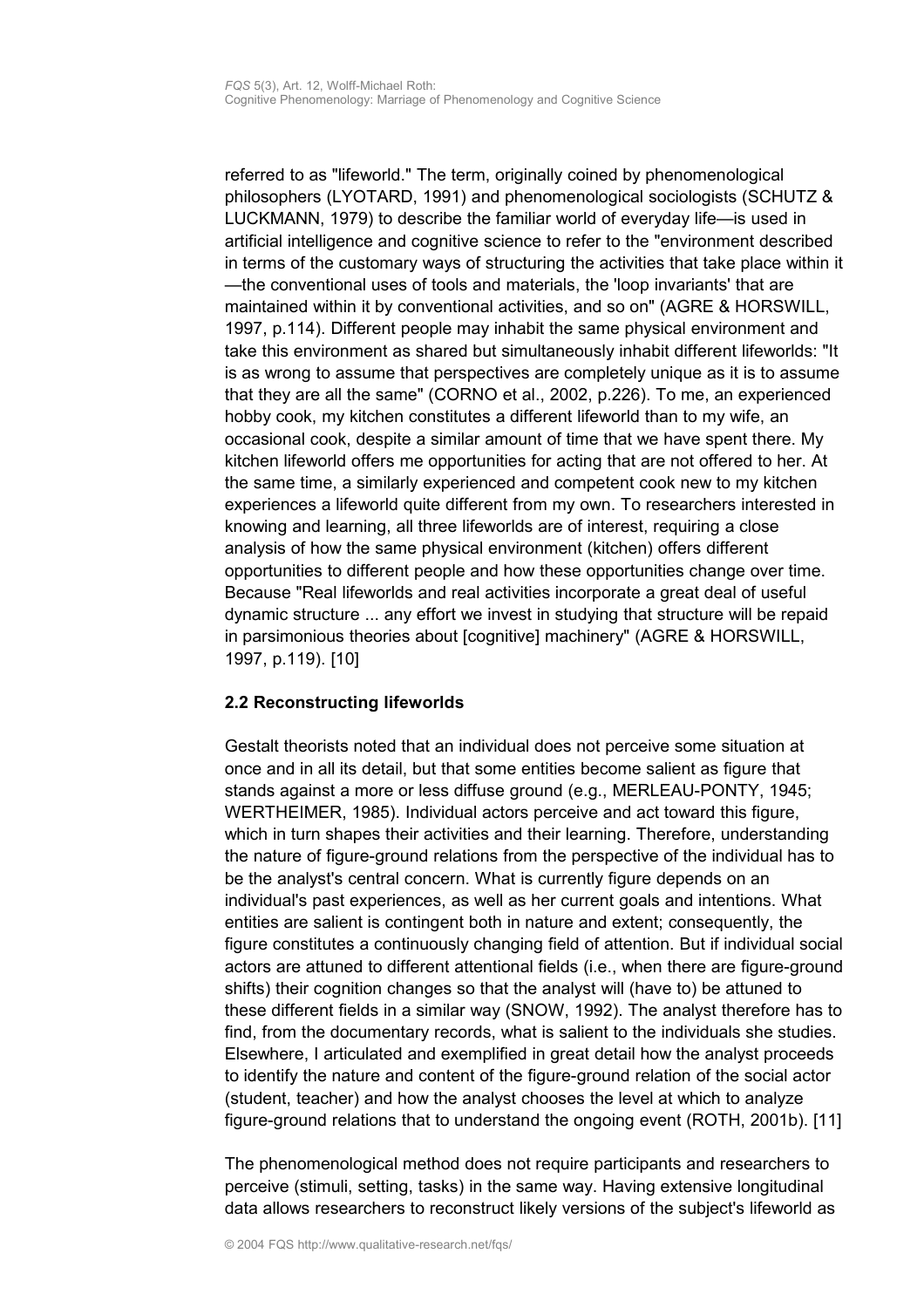it unfolds and develops. Constraints on present lifeworlds can be made particularly when videotapes exhibit "aha" experiences or abrupt changes in actions—in these moments, the person-in-situation undergoes significant change corresponding to changes in the lifeworld. "Surprise is a wonderful dependent variable, and should be used more often in experiments; it is easy to measure and is a telling betrayal of the subject's having expected something else" (DENNETT, 2001, p.982). The ultimate goal of the method is to articulate historically unfolding lifeworlds in sufficiently detailed manner so that they lend themselves to formal models (neural networks, mathematical [catastrophetheoretic] models), which requires a high degree of precision regarding (a) just what people perceive and know and (b) where this knowledge is represented across the person-in-situation unit (DEVLIN & ROSENBERG, 1996; ROTH, 2001a). [12]

## <span id="page-6-1"></span>**3. Phenomenology as First-Person Method**

The second goal of cognitive phenomenology is to provide rigorous (repeatable and confirmable) first-person accounts of experience that—after being triangulated with the described lifeworld analyses—are sufficiently precise to lend themselves to mathematical modeling (e.g., PETITOT, 1994) or to figure as complements to experiments in neurophysiology (VARELA, 1996) and vision science (e.g., O'REGAN & NOË, 2001). [13]

## <span id="page-6-0"></span>**3.1 Recurrent, reflexive analysis of experience**

Phenomenology posits the irreducible nature of conscious experience. However, phenomenology is neither introspectionism nor impressionism: more than anything else, phenomenology is a style of thinking (VARELA, 1996). At the center of this aspect of the phenomenological method is the praxis of "epoché," which inscribes itself in a larger project designed to capture the different stages of a process by means of which the researcher becomes conscious of something that inhabited him/her in a confuse, opaque, affective, and immanent fashion, something that initially is pre-reflective and eventually becomes part of intersubjective understanding and shared knowledge (DEPRAZ, VARELA, & VERMERSCH, 2002). Through sustained critical analysis, these initial (raw) experiences yield invariants that hold across individuals. Thus, through the analysis of his experience of objects, MERLEAU-PONTY (1945) came to the conclusion that we perceive objects as three-dimension entities despite their twodimensional projection onto the retina because we intuitively know how the projection would change if we began to move eyes, head, or body—object perception presupposes a network of virtual actions that bind mere stimuli. Modern cognitive sciences confirmed that perception is closely linked to implicit knowledge about movements that can be produced and that this implicit knowledge gives rise to spatial experience of objects even when the person does not move (O'REGAN, 2001; RIZZOLATTI et al., 1997). [14]

The phenomenological method requires two steps, bracketing of experience also referred to as phenomenological reduction or epoché (LYOTARD, 1991)—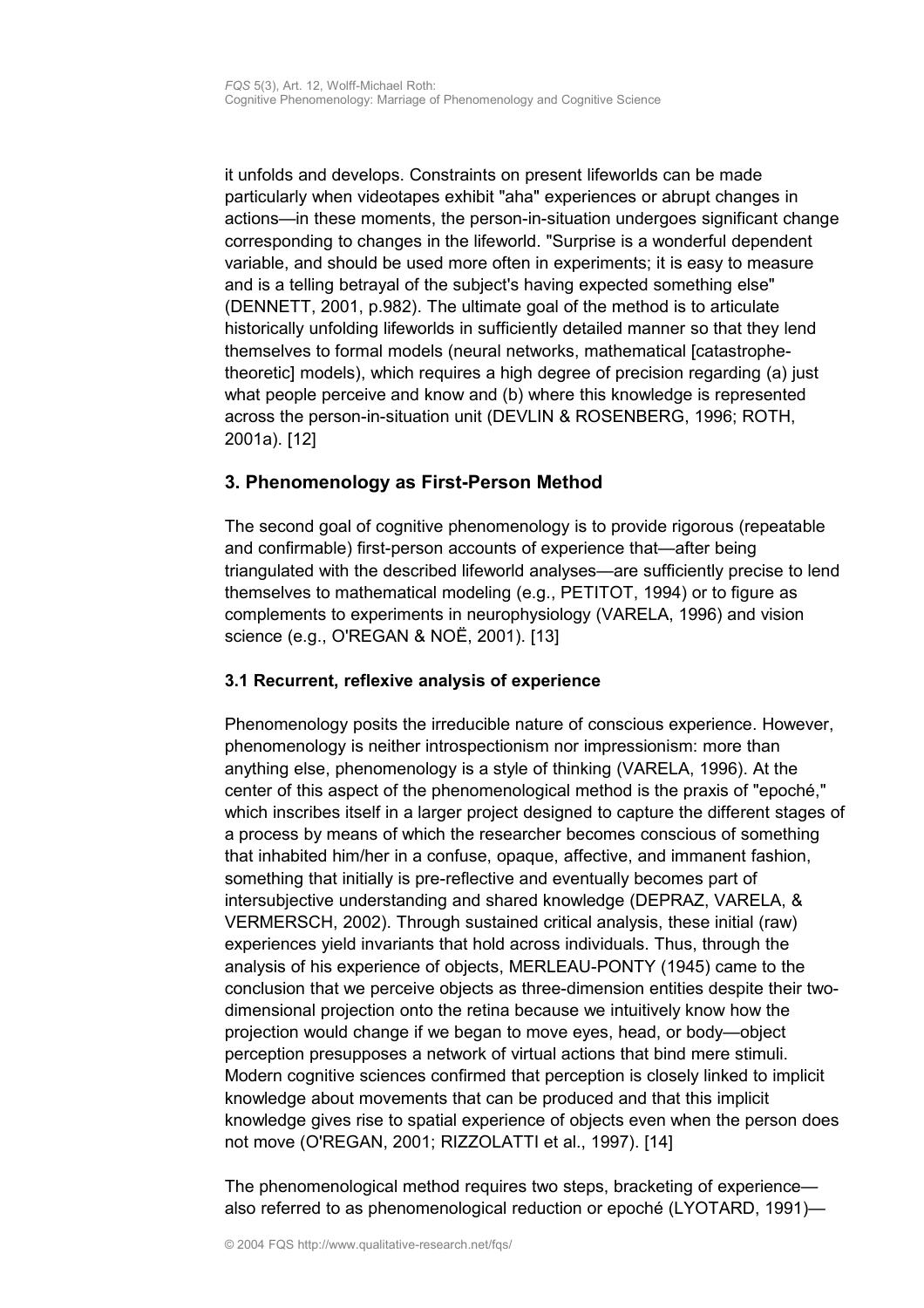and subsequent expression and validation. In the following, I focus on *epoché*, the cornerstone of the phenomenological method, because expression and validation are little different from those in other sciences. *Epoché* is a systematic method for suspending judgment, a process of stepping outside our usual, preconceived notions about how the world works to gain greater insights and better understanding. It is an exploration of new degrees of freedom in experience—the Princeton physicist Piet HUT (1999) ascribes to epoché the same role as the laboratory takes in the natural sciences. There are three stages of *epoché*, which consist of an initial phase, during which experiences are systematically produced all the while suspending one's beliefs about them, a conversion phase during which attention is changed from the content of experience (*noema* [HUSSERL, 1982]) to the process of experience (*noesis* [HUSSERL, 1982]), and a phase of accepting experience (no-attention). The first stage requires an unprejudiced openness to the details of experience, whereas the second stage requires analysis of the processes that make experience possible in the first place. The third stage constitutes a systematic approach to a phenomenon many scientists have experienced but usually not systematically exploited: after wrestling long and hard with difficult problems, the solutions come to them while engaging in very different activities (sleeping, exercising). [15]

All three stages require extensive training and there is a general agreement that just understanding *epoché* already requires prior practical experience of epoché (DEPRAZ et al., 2002; HUSSERL, 1973; HUT, 1999). I therefore provide an illustrative example from perceptual experience to show how the recurrent and reflexive analysis of experience proceeds. The example is of continuing interest, for how visual input and experience is related continues to be unclear and currently constitutes a hotly debated issue in cognitive science and philosophy (O'REGAN & NOË, 2001b). [16]

### <span id="page-7-0"></span>**3.2 Phenomenology as praxis**

Figure 1 represents the type of images researched by the Gestalt psychologist Edgar RUBIN. Most people perceive the image as a cross oriented along the diagonals rather than a broad-leafed Maltese Cross that in fact constitutes the ground (SPILLMANN, 1999). Gestalt theorists explained the phenomenon in terms of the *law of proximity*, according to which items that are closer are grouped preferentially. In the present situation, the cross oriented along the diagonals is perceived preferentially rather than the upright, broad-leafed Maltese cross.[2](#page-7-1) [17]

With some practice, viewers may notice that they can also see the upright Maltese cross as the figure with the diagonal cross as diffuse background. Further inquiry shows that the reversal between figure and ground is associated with our shift of the focal point. Moving the focal point back and forth between

<span id="page-7-1"></span><sup>2</sup> I take it for given that these figure-ground relations emerge at some point during ontogenesis rather than being there a priori. Babies and young children will likely have different perceptual experiences.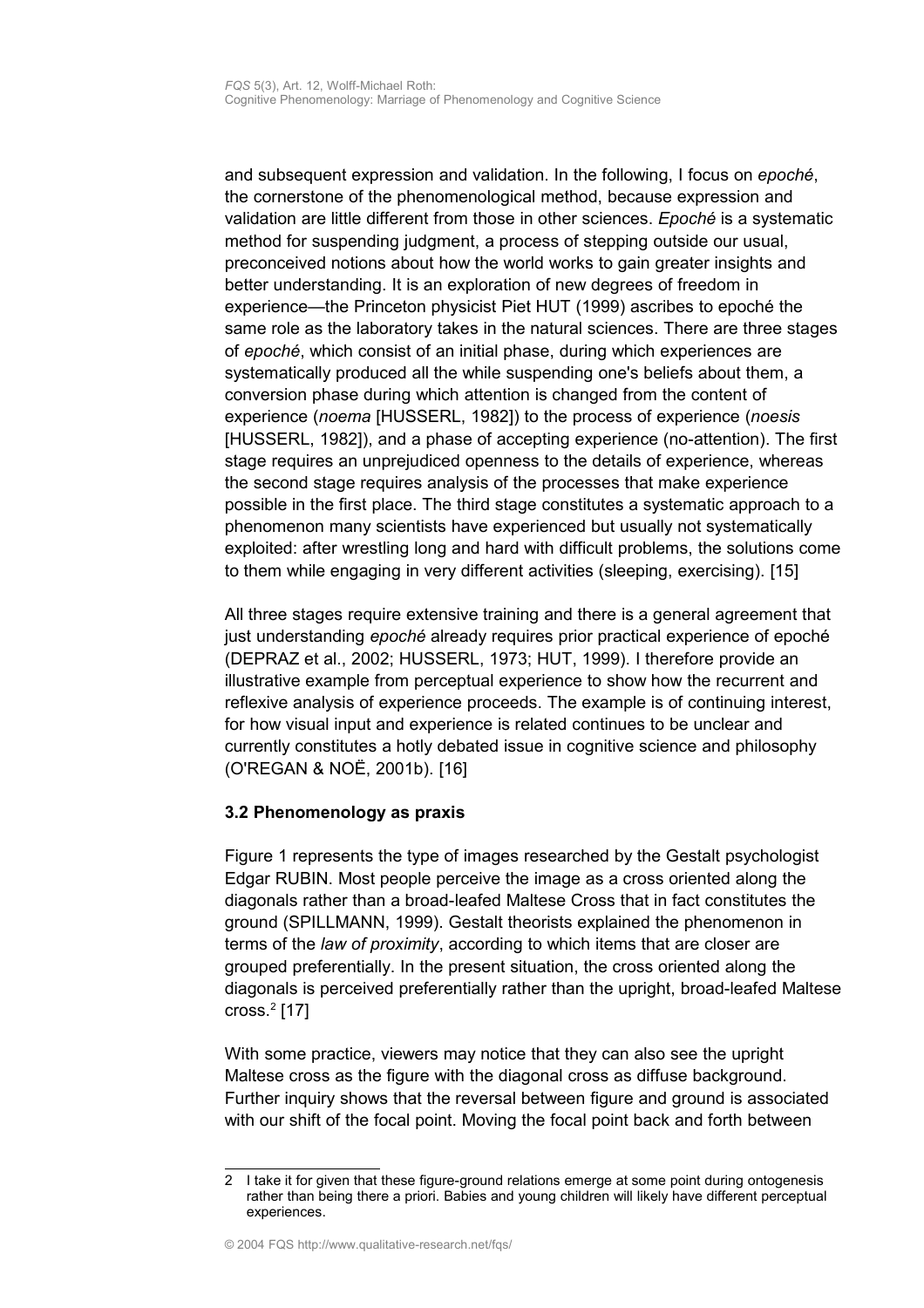points inside the narrow diagonal cross to a point inside the broad-leafed standing Maltese cross switches figure and ground. [18]

Such perceptual experiences become the raw data for reflection, the second stage in the analysis. For example, we may realize that figure and ground are functions not only of the locus of the focal point but also of movement, in this particular case of the eye itself when head and body are fixed. $3$  One can notice how the eye jumps (saccades) between figure and ground, staying longer on the figure, which becomes the distinct foreground against an indistinct background. (Notice, the boundary is always part of the foreground.) After intense reflection on the processes, the phenomenological researcher engages in times of nonattention to the phenomena. (Absorption in a sport, for example, can lead to moments of non-attention to any cognitive content.)



Figure 1: This Maltese-Cross configuration is used in gestalt psychological investigations and has contributed to the establishment of a law of proximity. [19]

So far, I presented the process in a linear fashion through the three different stages. In fact, phenomenology cycles recurrently through these stages. For example, we can further extended our research into perceptive experiences through systematic inquiry and variation. Taking another look at Figure 1, we might move our focal point from within the figure toward the intersection of the four lines, which provokes a constant flipping back and forth between the two figure-ground configurations. The analysis of the process reveals that this flipping is still due to the rapid movement of the eye, for when, after some training, we arrive at holding the focal point constant (not easy because the eye normal saccades three to five times a second [O'REGAN & NOË, 2001b]), first the individual lines themselves become figure and then begin to disappear. [20]

From this inquiry we come to understand that perception is not merely a passive process of recognition of features in the visual input, as suggested in the neuron doctrine (e.g., TABACHNECK-SCHIJF, LEONARDO, & SIMON, 1997), but that a continuously developing perception creates the perceived world in a constructive

<span id="page-8-0"></span><sup>3</sup> *Experimental Phenomenology* (IHDE, 1986) gives a number of examples that newcomers can use to practice *doing* phenomenology. However, IHDE focuses more on the noema rather than on noesis, *that* is, he is more interested showing that different appearances can be created rather than *how* these different experiences are made possible.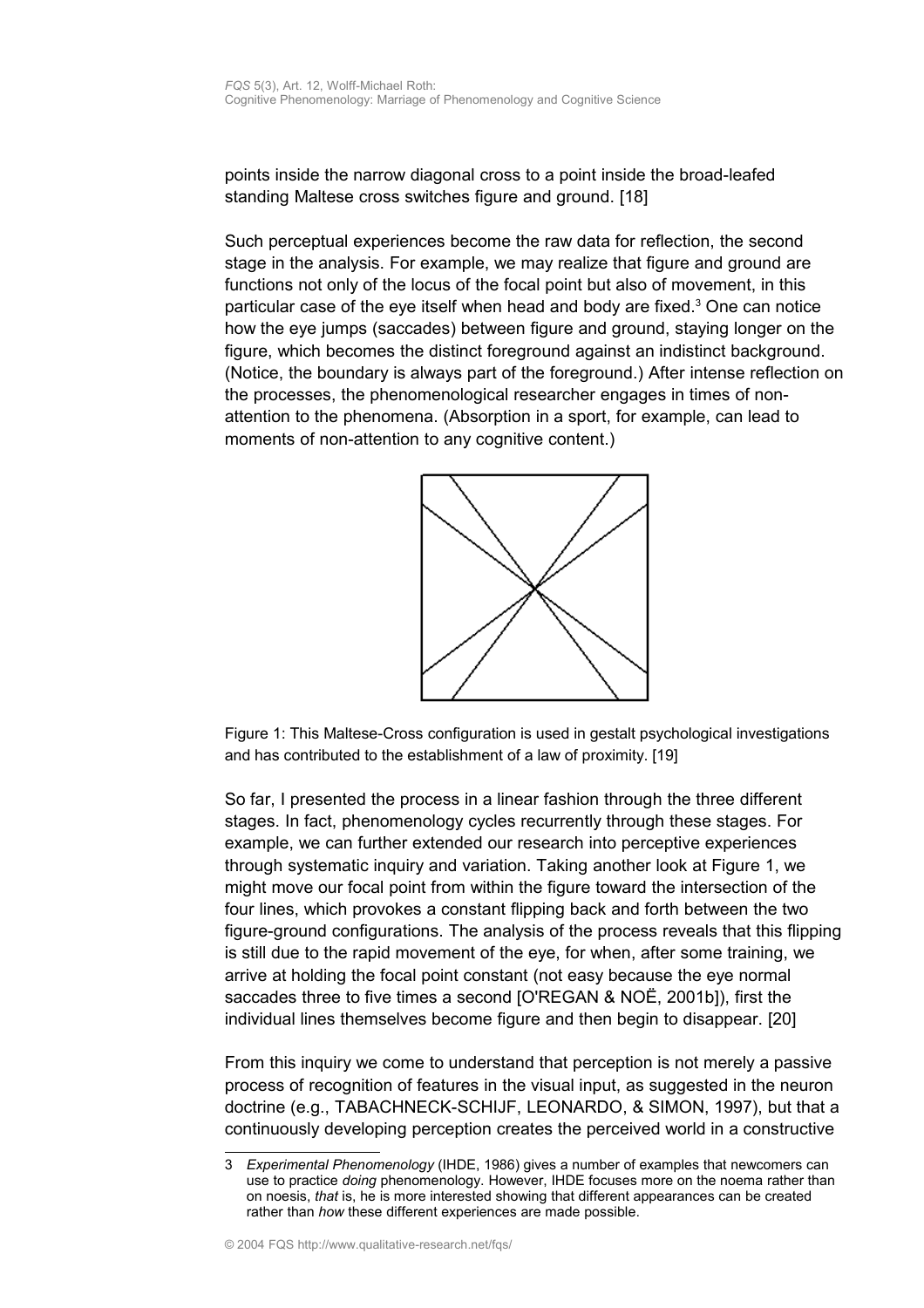or generative process. What we perceive is a function of what we do (locus focus, movement of focus). That is, what we experience perceptually is a matter of sensorimotor contingency. What is experienced as visual information from the environment is a function of the relative movement within the person-in-situation unit. More so, we infer that attention is needed to see anything specific, which arises from access to and control over one's perceptual activity. Any particular figure-ground configuration is therefore dependent not only on the specific focal point, but in fact on the relation of particulars of the local features in the global context, an assessment of which requires the movement of the entire body or relevant parts (eyes, head). The visual experience does not arise in the brain alone but from the active transactions involving the whole person and situation (O'REGAN & NOË, 2001b). The perceptual experience is related to our knowing of what will happen if we engage in some action such as shifting the focus of attention—the experience is contingent on our sensorimotor competencies. [21]

This example shows how the phenomenological method begins with the content of (perceptual) experience (noema) but then engages in systematic inquiries (variation of experience that leads to variation in sensations) and descriptions thereof to arrive at a description of the processes that make possible the contents; these processes (noesis) can be repeated and validated by other researchers. After creating experiences and after engaging in careful observation that goes beyond preconceived notions about cognition, the analyst focuses on the processes associated with the experiences, here the normally unnoticeable eye movement. These processes, normally transparent in everyday life, constitute the central object of the recursive, reflexive side of phenomenology. [22]

In the final step, after intensive analysis, the researcher deliberately abandons all reflection to permit new insights to arise (VARELA, 1996). This abandonment of conscious thought is actively and intensely practiced as part of meditation but also occurs when one becomes completely absorbed in some other activity that does not require any thought, such as doing sports. [23]

## <span id="page-9-1"></span>**4. Example: Perception in Unfamiliar Domains**

In this section, I provide an example how lifeworld analysis and first-person analysis are employed together to arrive at better descriptions and understanding of perceptual phenomena in school science classrooms. Such descriptions articulate experiences through a first-person, first-time-through, and genetic perspective. [24]

### <span id="page-9-0"></span>**4.1 Motivation**

Perception is fundamental to what and how we know and a central aspect of learning from hands-on experiences in science classrooms. My inquiry into the phenomenology of perception was motivated by the observation that students in science classes often do not perceive phenomena or aspects thereof relevant to the scientific theories that they are to learn (ROTH et al., 1997b). Importantly, teachers (and researchers for that matter) often do not understand that students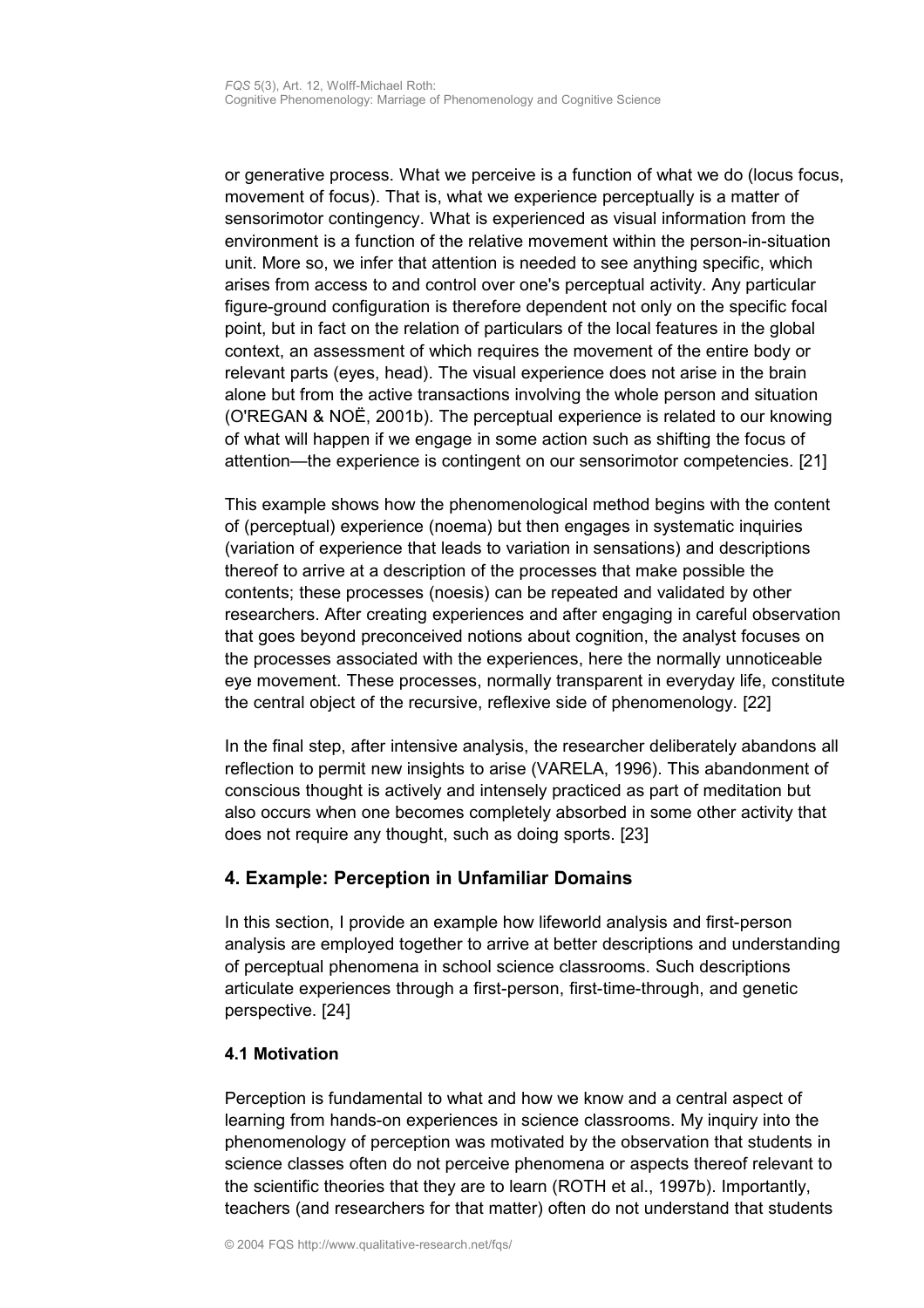do not see what they are supposed to see; and researchers generally use the objective stimulus (third-person perspective) rather than learners' perceptions (first-person perspective) as input to models of cognitive processes. However, focusing on the objective stimulus rather than on students' perceptions does not appear to be a good scientific strategy. The objective of the research therefore became to both understand the phenomenon of "seeing something for the first time" and the process of amnesis, whereby human beings in general and teachers in particular forget that they, too, have lived in lifeworlds where some object or event has not existed prior to some first moment. [25]

### <span id="page-10-0"></span>**4.2 Emergence and articulation of lifeworlds**

While analyzing the videotapes recorded during a ten-week unit on static electricity in a German high school (Gymnasium), I observed that students sometimes spent days and weeks working with simple objects and instruments (glow lamp, electroscope) without perceiving certain parts of equipment or objects crucial to the phenomena that they were to see and explain. They dealt with objects and instruments in holistic ways, for example, treating them as "working" or as "not working," rather than consciously focusing on the objective part-whole relations that someone familiar with these matters might perceive. I exemplify the details and unfolding nature of students' lifeworlds regarding one particular object, a glow lamp (Figure 2).



Figure 2. Representation of a glow lamp that was used during physics lessons. The diagram does not represent actual perceptions, for students (a) initially did not distinguish glass and metal ends, (b) note the gap in the filament, or (c) remark that lit on the different sides. [26]

While analyzing the videotapes of the first lesson, I noticed that a group of four female students attempted to reproduce an investigation whereby different objects, which had previously been rubbed with another material and presumably been charged in the process, would be tested with a glow lamp. However, the glow lamp hardly ever lit up. The students ventured hypotheses about the objects and materials they had used as causes for why their lamp "did not work." They called the teacher, who pulled a transparency through her clasped jeans-covered knees and touched it with the lamp: it glowed. The students replicated the event, but the lamp did not glow, which they, jokingly, attributed to the different brand of jeans worn by the teacher. At one point students exchanged the bulb for another one: it, too, failed to light up. Eventually, one of the students looked more closely at lamp, then attempted to make it light up with a transparency she had rubbed, then looked at the lamp closely again, and then excitedly asked her teacher whether the filament was not broken. This was the first time that any student had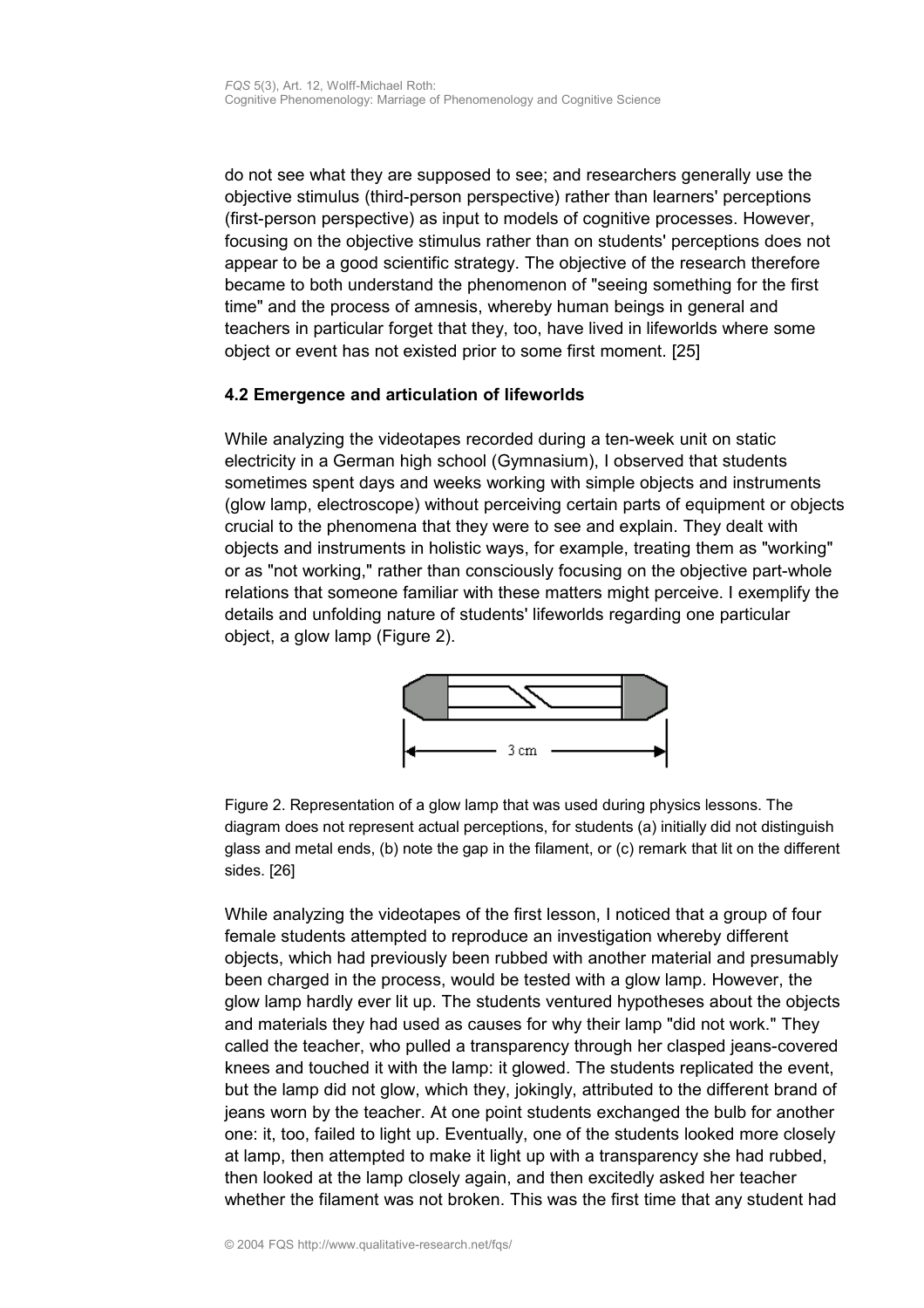provided evidence in her descriptions or actions that the bulb had two, disjointed filaments rather than one continuous filament. [27]

Over the next two lessons, the students continued to have only sporadic success whenever they used the glow lamp as a testing device for charges. In one instance, one of the young women tied a string around the center of the bulb in an attempt to make it light up during a test for charges. After repeated testing without an effect she tried again to get the lamp to light by holding it against the (presumably) charged materials. All of a sudden, after several attempts, she exclaimed, "I got it." She then called the teacher and showed her how the lamp had to be held: she moved her fingers demonstratively from the glass body to the metal end. That is, it took three lessons for the students to make emerge, and therefore perceive, the difference between holding the lamp at the glass body versus at its metal ends. According to BATESON (1972), information is a difference that makes a difference—even if the students had vaguely attended to difference between metal and glass parts, the difference made no behavioral difference and therefore did not constitute information. [28]

Viewing the tapes, colleagues and graduate students made disparaging remarks about these females in particular and about young women in physics more generally, about their lack of motivation to engage deeply in the subject of physics, and about their lack of observational competencies. This is not a good scientific strategy for understanding the phenomenon, for it turned out that I only perceived the differential glowing of the lamp after someone had pointed it out to me. That is, despite my training as a physicist and despite many years as a researcher, I had not tuned in to what today is a fact to me. Surprisingly, the phenomenon (inattentional blindness) is far from understood (DITTRICH, 2001). I began to pursue the hypothesis that the phenomenon of the students' increasing articulation of the glow lamp into parts was evidence for a more fundamental process. [29]

### <span id="page-11-0"></span>**4.3 Recurrent, reflexive analysis of perceptual experience**

I pursued the question of perception in a domain or terrain and kept extensive notes of careful description of experiences, predictions of what I would see, and recollections of what I had seen while repeatedly cycling the "same" route. It turned out that the route never was quite the same. For example, on my fifth trip along one of the routes, I noticed for the first time white posts and then that these posts, with some exceptions, were spaced in regular intervals. During the seventh trip, I noticed for the first time the tops of two enormous towers rising above the treetops. I also noticed that as soon as I perceived the posts and towers for the first time, I began to forget that they had not existed for me before that moment. All of a sudden, my world contained objects, which I remembered, waited for while approaching their placement, and used as part of my distance and speed calculations. Analyzing the processes closely, I realized that not only were these objects suddenly integral part of my world, but also that there had been an equally sudden switch between the first appearance of the objects and the immediately subsequent feeling that they had been (immanently) present all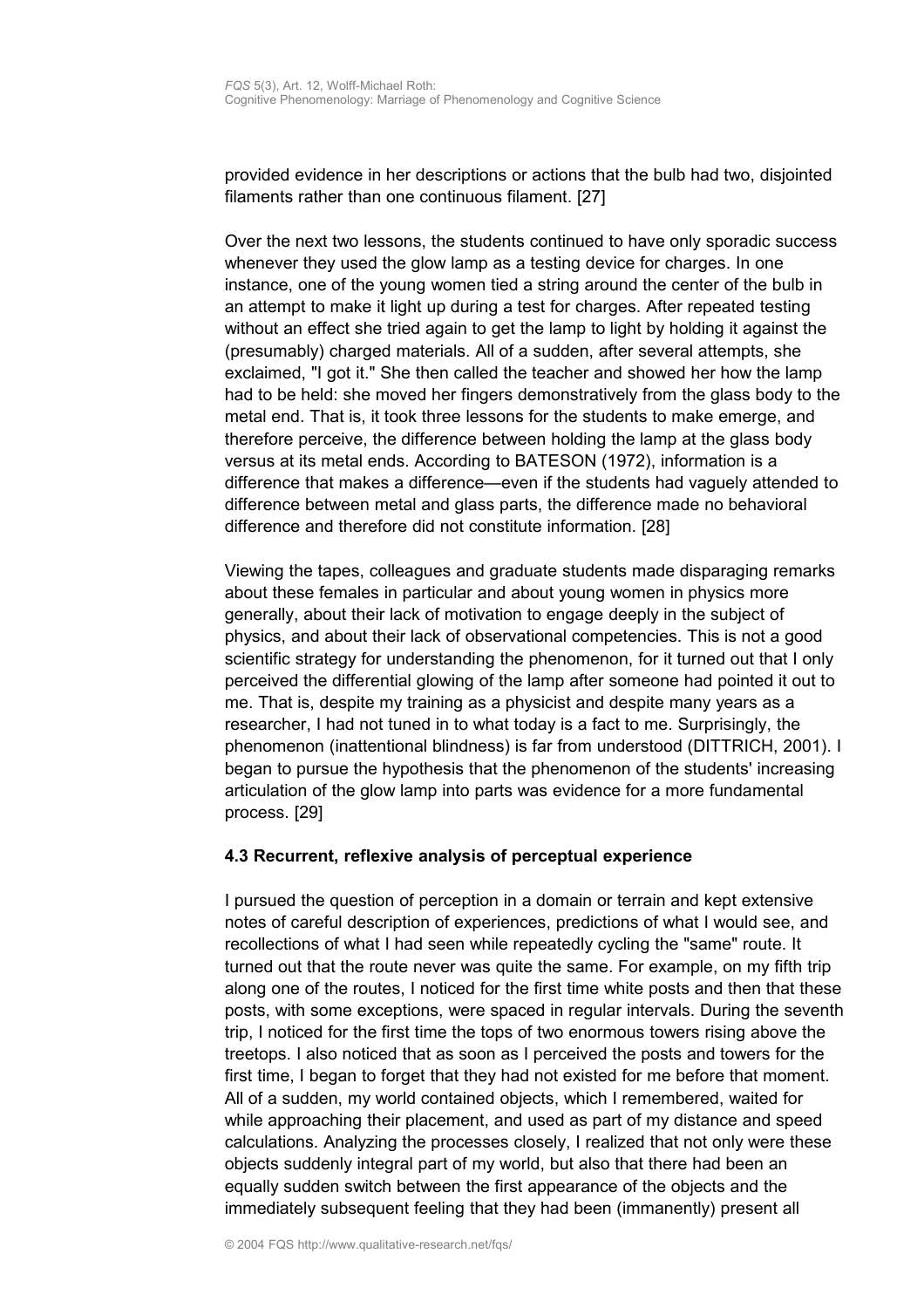along. It was difficult to understand that there had been times when I had been unaware of these features that now so prevalently figured against everything else. [30]

One time I had a flat. Because it turned out to be a five-centimeter tear in my inner tube, I walked back to town to replace it. I vaguely saw a piece of metal wire and thought about buying a new tire in the near future. When my tire blew out again a few kilometers later, "it dawned on me" and I "put the pieces together." The wire held the tire against the rim and thereby held the inner tube in place. The inner tube had exploded because the wire had become detached from the remainder of the tire, which had allowed the inner tube to protrude under the pressure. What had only been a vague noticing, the tear in the tire, was insufficient to affect my behavior. It was a difference that did not make a difference in my behavior, and therefore cannot be considered to constitute information (BATESON, 1972). With the second blow out, what ever it has been before had become an undeniable, factual "tear." [31]

### <span id="page-12-0"></span>**4.4 Analysis**

This investigation of my perceptual experiences while riding a bicycle through initially unfamiliar surroundings shows that the world is not given to me the instant that I first lay eye on it. Rather, following extended experience, different figureground relations (e.g., twin towers, white posts, equal spaces) manifested themselves as they emerged from an indeterminate perception. In the light of previous studies, we expect these manifestations to be due to the relative motion between my surrounds and me. This result was further underscored by the tearin-the-tire episode, which showed that I might be vaguely aware of something without it becoming a *behaviorally relevant* entity. My noticing became a fact that I addressed in my behavior only afterward. Once I saw the parallels between these episodes and the ones involving students, a better understanding of learning in school science laboratories emerged. The phenomena that they are to explain do not exist a priori but, if at all, contingently arise from their experience of engaging with the curricular objects. [32]

Of equal importance was my forgetting of the fact that my lifeworld had changed, that it had not existed in its articulated form at some prior date. In this process of *amnesis*, we forget that much of the material world surrounding us is present only in an immanent way and that it has to be brought forth through actions. As teachers, we act as if certain aspects of the world (feature of demonstration, graph) should be self-evident and do not comprehend when students do not perceive and understand. To comprehend students' "failure," one needs to understand that they live in different lifeworlds. [33]

This, of course, has implications for teaching. Rather than taking students' perceptions for granted, a teacher has to find out students' current perceptions and help them see what they need to see in order to understand the explanation of the phenomenon. An example of how this might be done may be found in ROTH (1995). [34]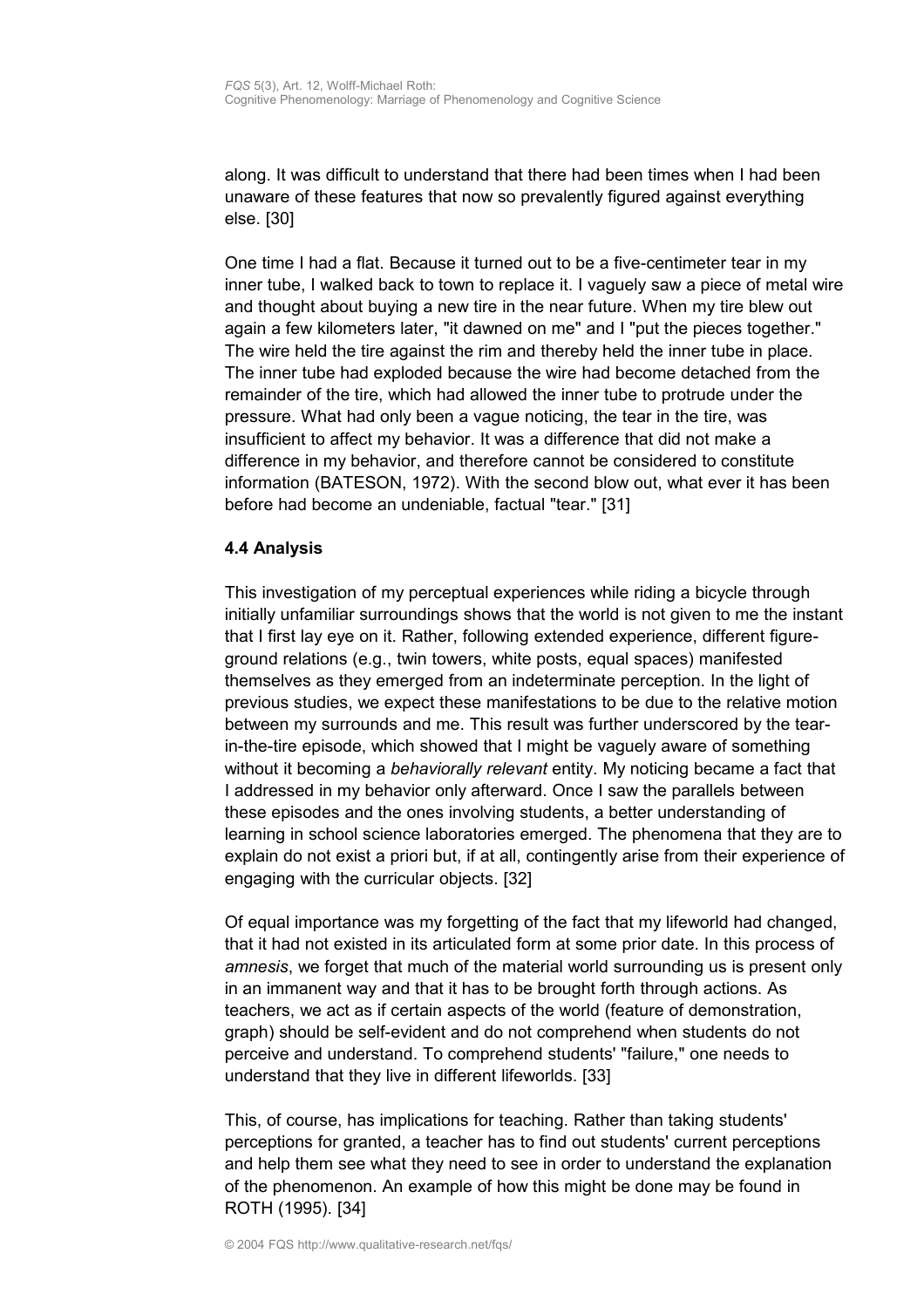# <span id="page-13-1"></span>**5. Discussion**

In this article, I propose and exemplify a combined first- and third-person cognitive phenomenological method to collect data that are suited to build more appropriate theories of knowing, learning, and instruction. The two methods converge and therefore provide researchers with better understanding of the objects and contents of their research participants' experiences. Together, the two parts of the phenomenological method provide data that experimental methods can use. Neither phenomenological nor experimental approach ought to be privileged: they provide different, mutually constraining and constitutive approaches to a single phenomenon. To be useful, experimental approaches need to be able to explain individual experience and phenomenological approaches need to provide the kind and level of descriptions that experimental methods can account for (VARELA, 1996). It is true that existing first-person methods often yield accounts that are flat and poor, which is one of the recurrent complaints made by those critical of first-person methods (VARELA & SHEAR, 1999). Though these complaints are justified in many cases (by inexperienced [want-to-be] practitioners), they do not invalidate phenomenological method that can, enacted rigorously and consistently, lead to important data and insights. [35]

SNOW's desire was for educational psychology to develop a theoretical language that would integrate aptitude research and be an appropriate candidate for productively guiding tomorrow's research. This theoretical language ought to use the best from information processing, connectionism, situated learning and distributed intelligence, personality theory, ability factor theory, and, important in the present context, phenomenology (SNOW, 1992). In my experience, the phenomenological approach described here is a good candidate for providing aspects of the language that Snow wanted educational psychologists to develop. [36]

### <span id="page-13-0"></span>**5.1 Phenomenology and experimental (educational) psychology**

Psychologists using formal models of cognition require good and particularly the right kind of data. Phenomenology as presented here aims at generating experience-related data that are not subject to the weaknesses of ordinary selfreports. It also addresses a problem that arises when general laws of learning are derived from averaged group data—the general law may not be representative of the learning trajectory of any individual. Thus, it can be shown that if learning takes place in one trial and different individuals make associations in different trials, and if individual differences are normally distributed, the learning law will take on the familiar S-shaped learning curve (PETRINOVICH, 1989). Although individual learning occurs by a zero-one step function (such as observing an object or parts thereof for the first time), the group data would lead one to think of continuous learning at each level of problem complexity. The data derived from rigorous cognitive phenomenological method, on the other hand, would reveal the processes that led to the step function or, for example, to the sudden changes in situation when a problem solver moves from verbal to visual encoding of the problem (SNOW, 1992). The phenomenological method is particularly suited to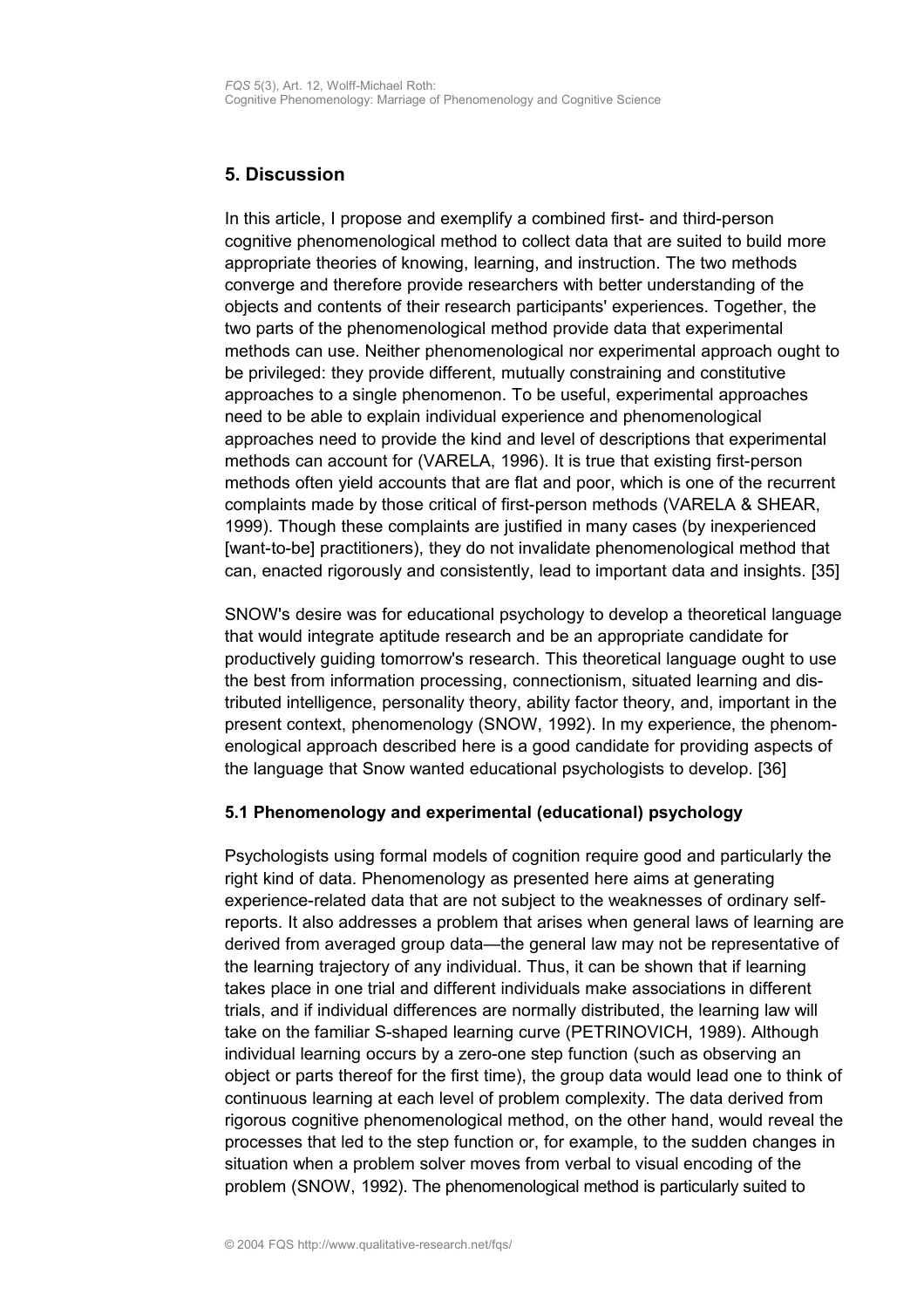identify what a person perceives *in situ* and how these perceptions change over time, both in immediate and long-range terms. [37]

My inquiry into perceptual processes highlighted the emergence of new features in the students' and my lifeworlds. It turns out that Gestalt psychologists (e.g., KOFFKA, 1935) already knew about the phenomenon of emergence (e.g., the various representations of Dalmatian dogs that emerge from what initially appears to be a random assembly of ink plots or highly degraded perceptual input [P.M. CHURCHLAND, 1995; P.S. CHURCHLAND & SEJNOWSKI, 1992]). However, it has virtually not been addressed as a phenomenon in education, research or practice: research participants and students are not only presented with stimuli (e.g., perceptual) and curricular materials but the resulting learning data are analyzed as if students had perceived what researchers and teachers assumed to be the perceptually salient entities. Such phenomenological inquiries may therefore lead to renewed work on forgotten problems and phenomena that continue to puzzle and be of theoretical interest. Thus, the most prominent journals such as *Science* continue to publish research on perception, some of which explicitly make reference to earlier results of phenomenological studies (e.g., RIZZOLATTI et al., 1997) and a new journal, *Phenomenology and the Cognitive Sciences*, has recently been founded to pursue the connections that exist between the two. [38]

### <span id="page-14-0"></span>**5.2 Phenomenology versus introspection and accounts of feelings**

Phenomenological research is sometimes equated with naturalistic research or any other research that pays attention to feelings (BENTZ & SHAPIRO, 1998); researchers access such feeling experiences in extended conversations with the participants. Other researchers engage in introspection taking their own feelings and thoughts as objects of analysis. All these forms of inquiry are directed towards the private and therefore non-observable objects in the scientific sense. This is not the kind of research that phenomenological philosophers and cognitive scientists are interested in (VERMERSCH, 1999). It may be the method of choice, however, if the researcher's interest is in counseling and personal transformation—though critical psychologists warn that such transformation cannot be achieved without a person's critical analysis of his/her own preconceived ways of describing experience (HOLZKAMP, 1984). [39]

Phenomenological philosophers such as HEIDEGGER (1977) or MERLEAU-PONTY (1945) were concerned with the structures of experience in everyday understanding and common sense and how these arise from experience. Some graduate students and professors, however, appear to think of phenomenology as a way of describing and understanding feelings. I recently co-edited a special issue of *Forum Qualitative Sozialforschung / Forum: Qualitative Social Research* on the topic of subjectivity and reflexivity [\(MRUCK, ROTH, & BREUER, 2002;](http://www.qualitative-research.net/fqs/fqs-e/inhalt3-02-e.htm) [ROTH,](http://www.qualitative-research.net/fqs/fqs-e/inhalt2-03-e.htm) MRUCK, & BREUER, 2003): more than 60% of the submissions were of the woe-me type, describing one experience/feeling or another (related to doing qualitative research). In the hands of these individuals, phenomenology as method has a lot of similarities with life-history and other first-person narratives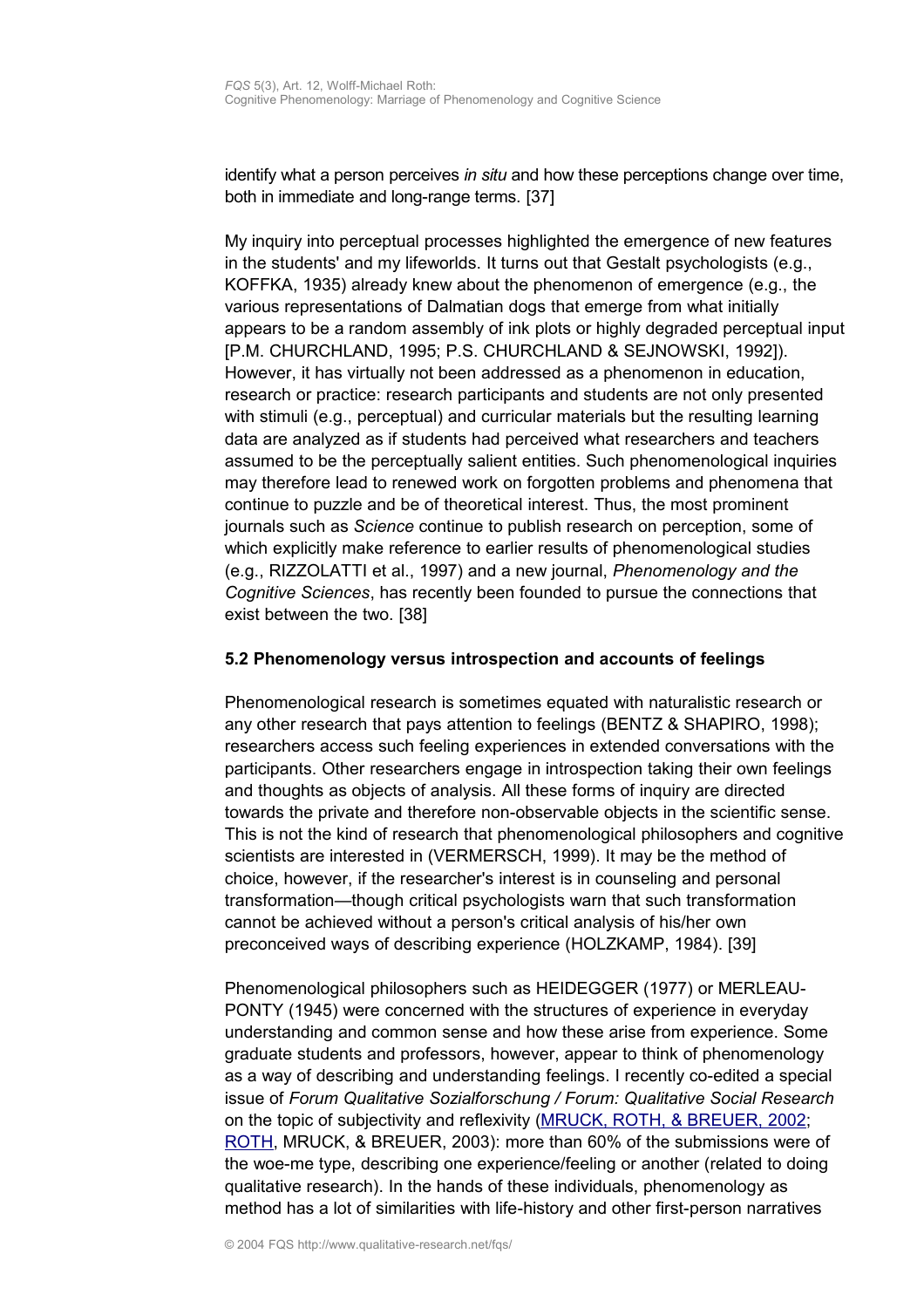that only deal with participants' own accounts rather than with unprejudiced descriptions of experience and the underlying structures that make such experiences possible. Such first-person approaches that deal with surface meanings without attempting to get at structures are doomed to failure because they are trapped in ideology (HOLZKAMP, 1983). A rigorous reflexive hermeneutic phenomenology employs explanation-seeking, structural analyses to undercut the dangers arising from existing understandings and to develop these to new levels (RICŒUR, 1991). Understanding, to develop, requires structural analysis and sustained engagement with experiences; it is misleading to assume that cursory considerations of individual experiences can lead to deep, structural understanding of human knowing and learning (VARELA & DEPRAZ, 2000). [40]

A confusion between the two approaches may arise because phenomenological reduction and introspection share an interest in reflexive doubling, whereby cognizing analysts turn their attention to aspects of their own experiences; this requires some referential "I" that can take a part of itself and make it the object of reflection. After these similarities, the two approaches part company because phenomenological reduction aims at the opposite of introspection: "Phenomenological reduction is not a 'seeing inside,' but a tolerance concerning the suspension of conclusions that allows a new aspect or insight into the phenomenon to unfold" (VARELA, 1996, p.339). At the heart of the phenomenological method is the assumption that human experience follows fundamental structural principles that express themselves differently and contingently. Experience is necessarily personal but not necessarily private. [41]

### <span id="page-15-0"></span>**5.3 Cognitive phenomenology versus phenomenography**

The phenomenological method described here also differs from phenomenography (e.g., MARTON, 1994). Describing a characteristic and exemplary study, MARTON articulates the principles of the phenomenographic method with an example from his own research that was designed to understand, "What does it *mean*, that some people are better at learning than others?" and "*Why* are some people better at learning than others?" After reading a text from which students were to learn about some topic, they were interviewed about their understanding of the text and were asked to give an account of it. Students were also asked about their experience of the situation and how they had gone about learning the text. The researchers then analyzed these accounts to find commonalities and differences. [42]

It is evident that what MARTON and his colleagues found were patterns in students' *accounts* of experience. That is, the phenomenographic method—as exemplified in MARTON's (1994) encyclopedia entry—is the method of choice when researchers attempt to reconstruct after-the-fact accounts of experience. MARTON and his colleagues did not get either at *lived* experience of reading and learning from reading or at the fundamental conditions that allowed differences and similarities between the experiences of different individuals. Consider again Figure 1. Gestalt psychological research shows that persons generally observe a cross on the diagonals rather than an upright (broad-leafed) Maltese cross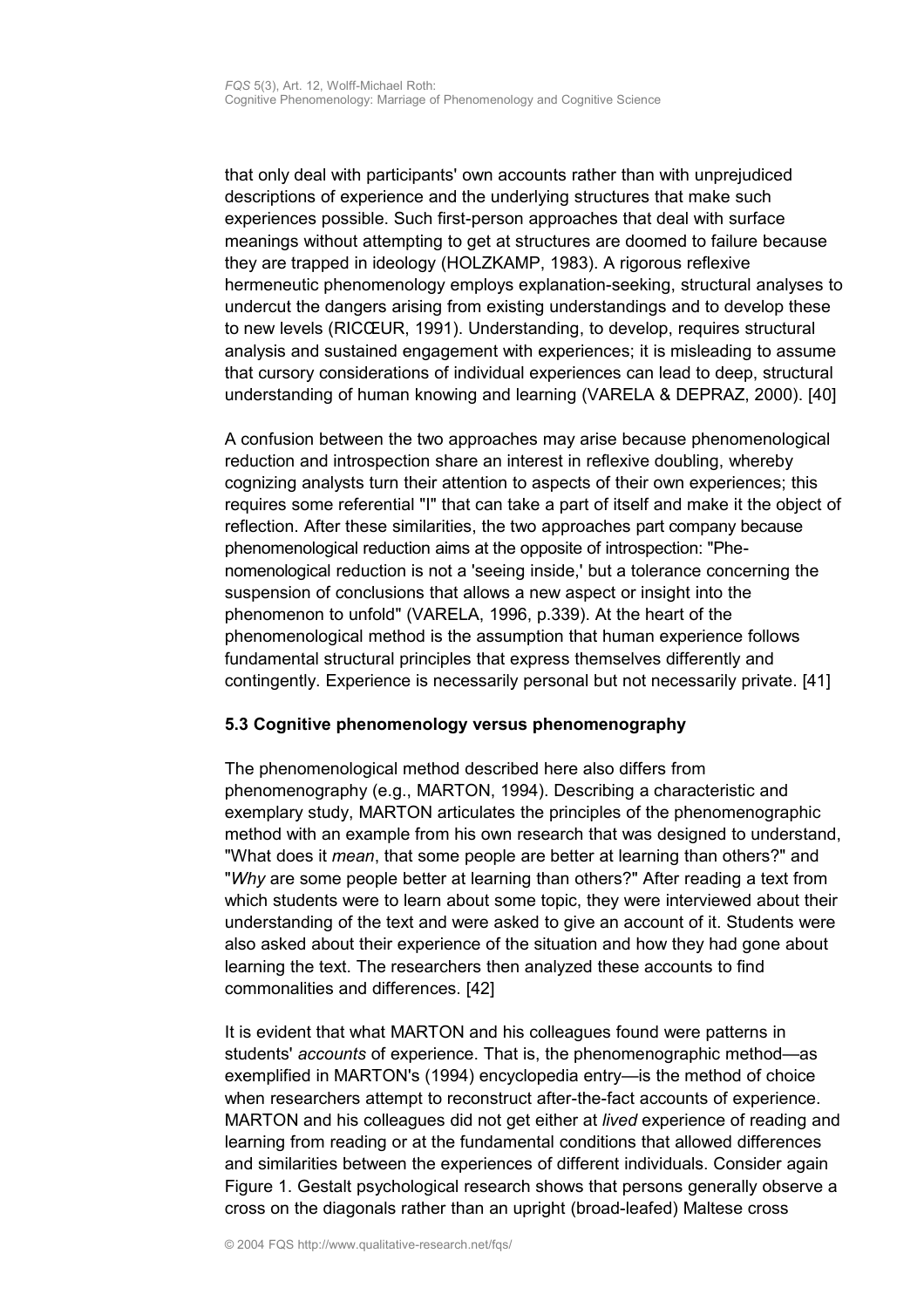(SPILLMANN, 1999). In a phenomenographic project, researchers collect data on what respondents *report* to have seen, and, perhaps, provide frequencies of persons reporting having see one or the other figure. Introspection and naturalistic research might describe what the person feels while looking at the figure, perhaps reminiscing about experiences related to such a cross, etc. In contrast, researchers interested in the structures that allow people to perceive in the way they actually do *in situ* employ (neuro-, psycho-) phenomenology. The mentioned law of proximity might be one of the results that could be arrived at. [43]

The phenomenographic method does not lend itself to describing the lifeworld as experienced at the moment of interest—for example, during problem solving or other aspects of everyday praxis. If phenomenography is based on interviews, the best it can hope for is the identification of structures in accounts of experience rather than in experience itself. What the relation between accounts of experience and structures of actual experience has to be an empirical matter. The problematic nature of the relation between post hoc interviews with subjects about what they have done and what they have actually done has been pointed out repeatedly in the literature (BOURDIEU, 1990). In fact, one of the results of phenomenological studies is that accounts of experience tend to change over time beginning immediately after the experience (e.g., MERLEAU-PONTY, 1945). This change is related to the different ways members of a culture can describe experience, on the one hand, and the changing nature of interpretation, on the other. Regarding the first issue, any culture has discursive repertoires for talking about experience; the individual qua member of the culture has access to and uses these repertoires as resources in accounting for their own experience (EDWARDS & POTTER, 1992). It should be immediately evident that the phenomenographic method is equivalent to sampling the culturally shared and legitimate ways for talking about the types of experiences that the interviews are about. [44]

## <span id="page-16-0"></span>**6. Coda**

First-hand experience is a proper field of phenomena that cannot be reduced to other approaches. This field requires a rigorous method and pragmatics of inquiry (exploration and analysis); cognitive phenomenology constitutes such method and pragmatics. Cognitive phenomenology seeks mutual constraints between the phenomenal field, as revealed by the researcher's experience and careful lifeworld analysis, and the associated field of phenomena, as studied by cognitive science. Phenomenology is not a reiteration of solipsism, for it assumes that the study of particular experience leads to the recognition of generative structures that are common to human beings more generally. It is above all an attempt to establish a scientific method that explicitly deals with experience and structures that give rise to it and thereby deal with the hard problem of cognitive science to relate personal experience and cognitive or mental events. [45]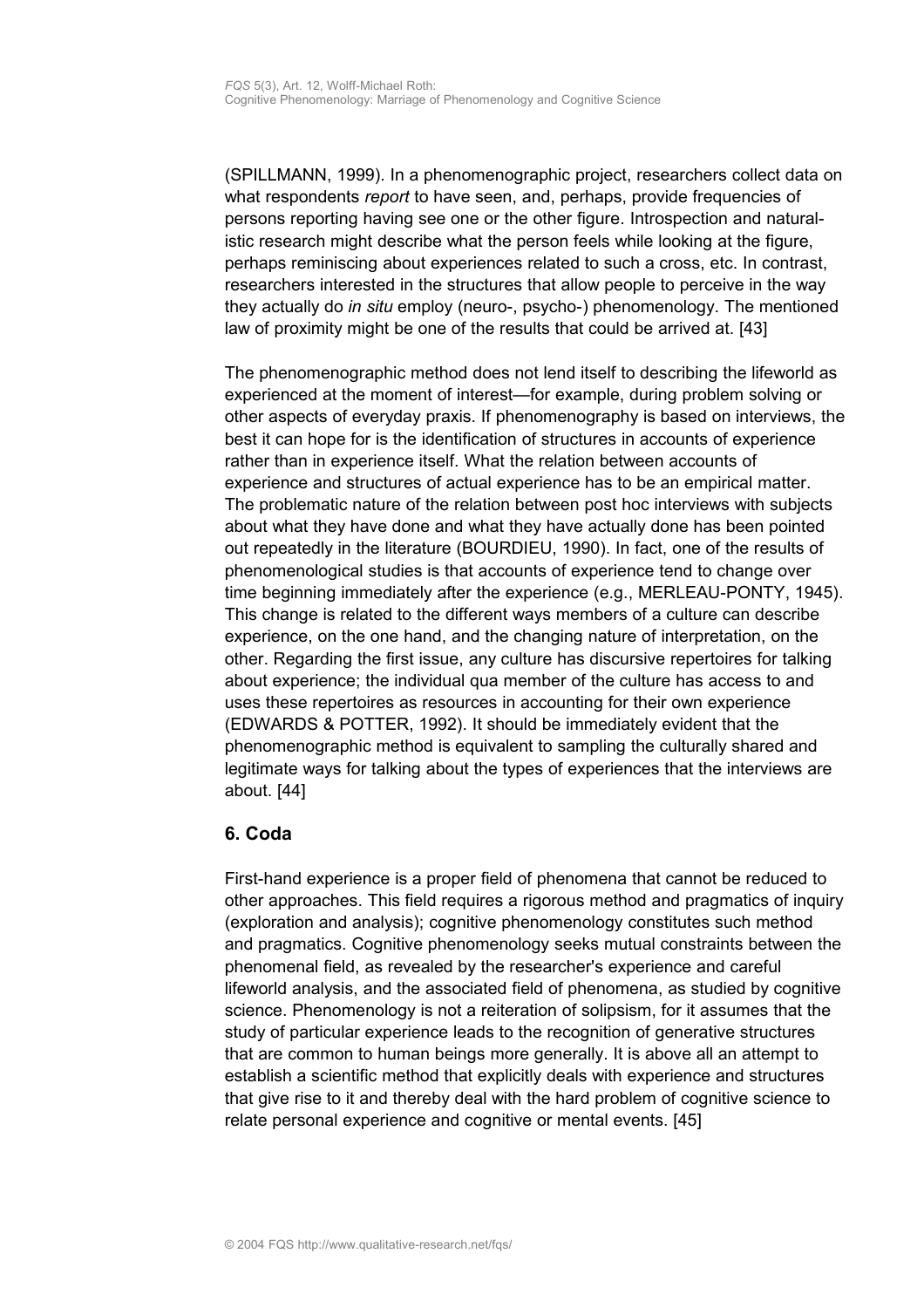### <span id="page-17-1"></span>**Acknowledgments**

This research was made possible in part by a fellowship from the Hanse Wissenschaftskolleg (Delmenhorst, Germany) and a grant from the Social Sciences and Humanities Research Council of Canada. I thank Domenico MASCIOTRA for a careful reading and his critical feedback to an earlier version of the manuscript.

#### <span id="page-17-0"></span>**References**

Agre, Phil (1997). *Computation and human experience*. Cambridge: Cambridge University Press.

Agre, Phil, & Horswill, Ian (1997). Lifeworld analysis. *Journal of Artificial Intelligence Research, 6*, 111-145.

Ballard, Dana H; Hayhoe, Mary M.; Pook, Polly K. & Rao, Rajesh P.N. (1997). Deictic codes for the embodiment of cognition. *Behavioral and Brain Sciences, 20*, 723-767.

Bateson, Gregory (1972). *Steps to an ecology of mind: A revolutionary approach to man's understanding of himself*. New York: Ballantine Books.

Bayne, Tim (in press). Closing the gap? Some questions for neurophenomenology. *Phenomenology and the Cognitive Sciences*.

Bentz, Valerie M. & Shapiro, Jeremy J. (1998). Mindful *inquiry in social research*. Thousand Oaks, CA: Sage.

Bourdieu, Pierre & Wacquant, Loic J.D. (1992). *An invitation to reflexive sociology*. Chicago: University of Chicago Press.

Brooks, Rodney A. & Stein, Lynn A. (1994). Building brains for bodies. *Autonomous Robots, 1*, 7-25.

Brown, Steven R. (2000). Tip-of-the-tongue phenomena: An introductory phenomenological analysis. *Consciousness and Cognition, 9*, 516-537.

Chalmers, David (1995). Facing up to the problem of consciousness. *Journal of Consciousness Studies, 2*, 200-220.

Churchland, Paul M. (1995). *The engine of reason, the seat of the soul*. Cambridge, MA: MIT Press.

Churchland, Patricia S. & Sejnowski, Terence J. (1992). *The computational brain*. Cambridge, MA: MIT Press.

Corno, Lyn; Cronbach, Lee J.; Kupermintz, Haggai; Lohman, David F.; Mandinach, Ellen B.; Porteus, Ann W.; Talbert, Joan E. for the Stanford Aptitude Seminar (2002). *Remaking the concept of aptitude: Extending the legacy of Richard E. Snow*. Mahwah, NJ: Lawrence Erlbaum Associates.

Dennett, Daniel (2001). "Surprise, surprise," commentary on O'Regan and Noë. *Behavioral and Brain Sciences, 24*, 982.

Depraz, Natalie; Varela, Francisco & Vermersch, Pierre (2002). *On becoming aware: Steps to a phenomenological pragmatics*. Amsterdam: Benjamins.

Devlin, Keith & Rosenberg, Duska (1996). *Language at work: Analyzing communication breakdown in the workplace to inform systems design*. Stanford, CA: CSLI Publications.

Dittrich, Winand (2001). How could you miss it ...? *Trends in Cognitive Sciences, 5*, 284-285.

Gould, Steven J. (2000). Deconstructing the "science wars" by reconstructing an old mold. *Science, 287*, 253-261.

Graumann, Carl F. (2002). Explicit and implicit perspectivity. In Carl F. Graumann and [Werner](http://www.qualitative-research.net/fqs/beirat/kallmeyer-e.htm) [Kallmeyer](http://www.qualitative-research.net/fqs/beirat/kallmeyer-e.htm) (Eds.), *Perspective and perspectivation in discourse* (pp. 25-40). Amsterdam: John Benjamins.

Heidegger, Martin (1977). *Sein und Zeit*. Tübingen: Niemeyer.

Holzkamp, Klaus (1983). *Grundlegung der Psychologie*. Frankfurt/M.: Campus.

Holzkamp, Klaus (1984, November). Die Menschen sitzen nicht im Kapitalismus wie in einem Käfig. *Psychologie Heute,* pp. 29-37.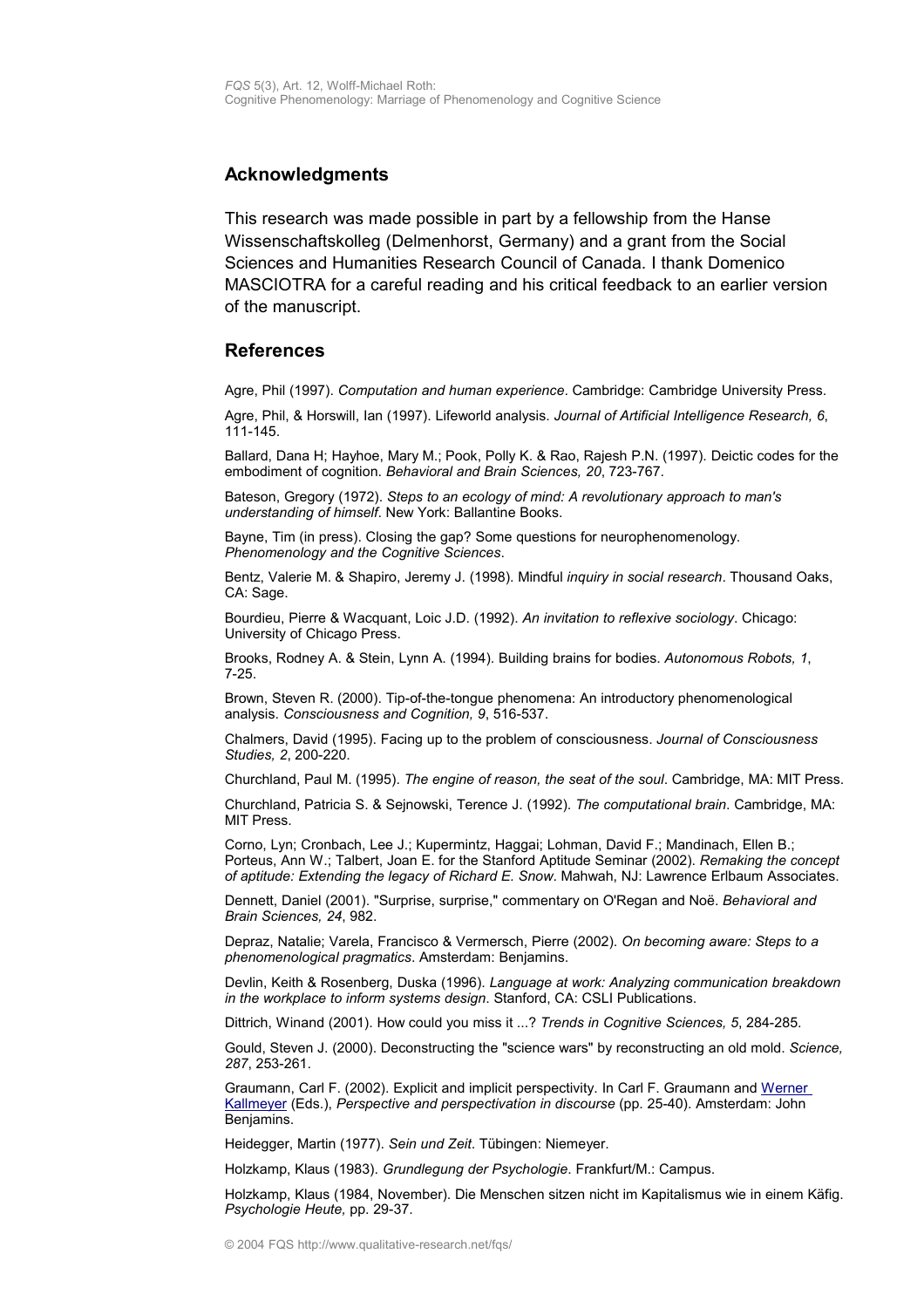Hurlburt, Russell T. & Heavey, Christopher L. (2001). Telling what we know: Describing inner experience. *Trends in Cognitive Sciences, 5*, 400-403.

Husserl, Edmund (1960). *Cartesian meditations*. The Hague: Nijhoff.

Husserl, Edmund (1973). *Zur Phänomenologie der Intersubjektivität, Dritter Teil: 1929-1935* (Edited by Iso Kern, Husserliana XV). The Hague: Nijhoff.

Husserl, Edmund (1982). *Ideas pertaining to a pure phenomenology and to a phenomenological philosophy*. The Hague: Nijhoff.

Hut, Piet (1999). Theory and experiment in philosophy. *Journal of Consciousness Studies, 6*, 241-244.

Ihde, Don (1986). *Experimental phenomenology: An introduction*. Albany: State University of New York Press.

Koffka, Kurt (1935). *Principles of Gestalt psychology*. New York: Harcourt Brace.

Kuhn, Thomas S. (1970). *The structure of scientific revolutions* (2nd ed.). Chicago: The University of Chicago Press.

Lave, Jean (1988). *Cognition in practice: Mind, mathematics and culture in everyday life*. Cambridge: Cambridge University Press.

Lincoln, Yvonne S. & Guba, Egon G. (1985). *Naturalistic inquiry*. Newbury Park, CA: Sage.

Lyotard, Jean-François (1991). *Phenomenology*. Albany: State University of New York Press.

Markard, Morus (1984). SUFKI—theoretische Grundlage und methodische Entwicklung. *Forum Kritische Psychologie, 14*, 56-81.

Marton, Ference M. (1994). Phenomenography. In Torsten Husén & T. Neville Postlethwaite (Eds.), *The international encyclopedia of education* Second edition Volume 8 (pp. 4424-4429). Oxford: Pergamon.

Merleau-Ponty, Maurice (1945). *Phénoménologie de la perception*. Paris: Gallimard.

[Mruck, Katja;](http://www.qualitative-research.net/fqs/impressum/mruck-e.htm) [Roth, Wolff-Michael](http://www.qualitative-research.net/fqs/impressum/roth-e.htm) & [Breuer, Franz](http://www.qualitative-research.net/fqs/impressum/breuer-e.htm) (Eds.) (2002). Subjectivity and Reflexivity in Qualitative Research I. Forum Qualitative Sozialforschung / Forum: Qualitative Social Research [On-line Journal], 3(3). Available at: [http://www.qualitative-research.net/fqs/fqs-e/inhalt3-02-e.htm.](http://www.qualitative-research.net/fqs/fqs-e/inhalt3-02-e.htm)

Noë, Alva (2002). Is the visual world a grand illusion? *Journal of Consciousness Studies, 9*, 1-12.

O'Regan, J. Kevin (2001). The feel of seeing. *Trends in Cognitive Sciences, 5*, 278-279.

O'Regan, J. Kevin & Noë, Alva (2001a). A sensorimotor account of vision and visual consciousness. *Behavioral and Brain Sciences, 24*, 883-917.

O'Regan, J. Kevin & Noë, Alva (2001b). What it is like to see: A sensorimotor theory of perceptual experience. *Synthese, 129*, 79-103.

Pessoa, Luiz; Thompson, Evan & Noë, Alva (1998). Finding out about filling in: A guide to perceptual completion for visual science and the philosophy of perception. *Behavioral and Brain Sciences , 21*, 723-802.

Petitot, Jean (1994). Phenomenology of perception, qualitative physics and sheaf mereology. In R. Casati, B. Smith, & G. White (Eds.), *Philosophy and the cognitive sciences* (pp.307-408). Vienna: Hölder-Pichler-Tempsky.

Petrinovich, Lewis (1989). Representative design and the quality of generalization. In Leonard W. Poon, David C. Rubin, & Barbara A. Wilson (Eds.), *Everyday cognition in adulthood and late life* (pp.11-24). Cambridge: Cambridge University Press.

Ricœur, Paul (1991). *From text to action: Essays in hermeneutics, II. Evanston*, IL: Northwestern University Press.

Rizzolatti, Giacomo; Fadiga, Luciano; Fogassi, Leonardo & Gallese, Vittorio (1997). The space around us. *Science, 277*, 190-191.

Roth, Wolff-Michael (1995). Affordances of computers in teacher-student interactions: The case of Interactive Physics™. *Journal of Research in Science Teaching, 32*, 329-347.

Roth, Wolff-Michael (2001a). Designing as distributed process. *Learning and Instruction, 11*, 211-239.

Roth, Wolff-Michael (2001b). Situating cognition. *The Journal of the Learning Sciences, 10*, 27-61.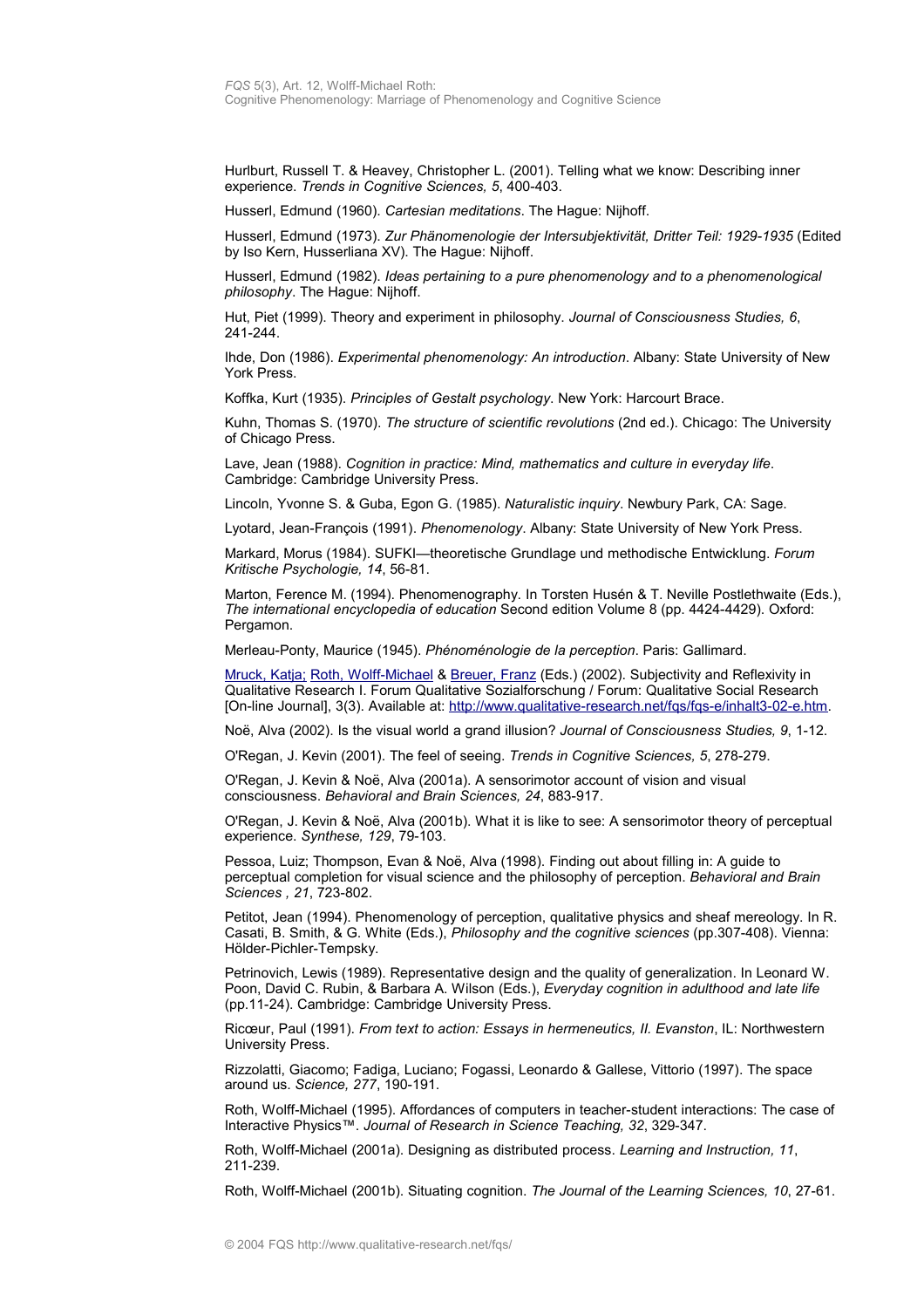Roth, Wolff-Michael; McRobbie, Cam; Lucas, Keith B. & Boutonné, Sylvie (1997a). The local production of order in traditional science laboratories: A phenomenological analysis. *Learning and Instruction, 7*, 107-136.

Roth, Wolff-Michael; McRobbie, Cam; Lucas, Keith B. & Boutonné, Sylvie (1997). Why do students fail to learn from demonstrations? A social practice perspective on learning in physics. *Journal of Research in Science Teaching, 34*, 509-533.

Roth, Wolff-Michael; Mruck, Katja & Breuer, Franz (Eds.) (2002). Subjectivity and Reflexivity in Qualitative Research II. Forum Qualitative Sozialforschung / Forum: Qualitative Social Research [On-line Journal], 4(2). Available at: [http://www.qualitative-research.net/fqs/fqs-e/inhalt2-03-e.htm.](http://www.qualitative-research.net/fqs/fqs-e/inhalt2-03-e.htm)

Schutz, Alfred, & Luckman, Thomas (1973). *The structures of the life-world*. Evanston, IL: Northwestern University Press.

Snow, Richard E. (1992). Aptitude theory: Yesterday, today, and tomorrow. *Educational Psychologist, 27*, 5-32.

Snow, Richard E. (1997). Aptitudes and symbol systems in adaptive classroom teaching. *Phi Delta Kappan, 78*, 354-360.

Spillmann, Lothar (1999). Gehirn und Gestalt: I. Metzgers Gesetze des Sehens. *Psychologische Beiträge, 41*, 458-493.

Tabachneck-Schijf, Herminia J. M.; Leonardo, Anthony M. & Simon, Herbert A. (1997). CaMeRa: A computational model for multiple representations. *Cognitive Science, 21*, 305-350.

Varela, Francisco J. (1996). Neurophenomenology: A methodological remedy for the hard problem. *Journal of Consciousness Studies, 3*, 330-350.

Varela, Francisco J. (2001). Consciousness: The inside view. *Trends in Cognitive Sciences, 5*, 318-319.

Varela, Francisco J. & Depraz, Natalie (2000). At the source of time: valence and the constitutional dynamics of affect. Arobase: *Journal des Lettres et Sciences Humaines, 4*, 143-166.

Varela, Francisco J. & Shear, Jonathan (1999). First-person methodologies: What, why, how? *Journal of Consciousness Studies, 6* (2-3), 1-14.

Varela, Francisco J.; Thompson, Evan & Rosch, Elenor (1993). *The embodied mind: Cognitive science and human experience*. Cambridge, MA: MIT Press.

Vermersch, Pierre (1996). Problèmes de validation des analyses psycho-phénoménologiques. *Expliciter, 14*, 1-12.

Vermersch, Pierre (1999). Pour une psychologie phénoménologique. *Psychologie Française, 44*, 7-19

Wertheimer, Max (1985). A Gestalt perspective on computer simulations of cognitive processes. *Computers in Human Behavior, 1*, 19-33.

#### <span id="page-19-0"></span>**Author**

[Wolff-Michael ROTH](http://www.qualitative-research.net/fqs/impressum/roth-e.htm) is Lansdowne Professor of applied cognitive science at the University of Victoria. His interdisciplinary research agenda includes studies in science and mathematics education, general education, applied cognitive science, sociology of science, and linguistics (pragmatics). His recent publications include *At the Elbows of Another: Learning to Teach by Coteaching* (with K. TOBIN, Peter Lang, 2002), *Being and Becoming in the Classroom* (Ablex Publishing, 2002), *Toward an Anthropology of Graphing* (Kluwer, 2003), and *Rethinking Scientific Literacy* (with A.C. BARTON, Routledge, 2004).

Contact:

Wolff-Michael Roth

Lansdowne Professor, MacLaurin Building A548, University of Victoria, BC, V8W 3N4, Canada

Phone: 1-250-721-7785

E-mail: [mroth@uvic.ca](mailto:mroth@uvic.ca)